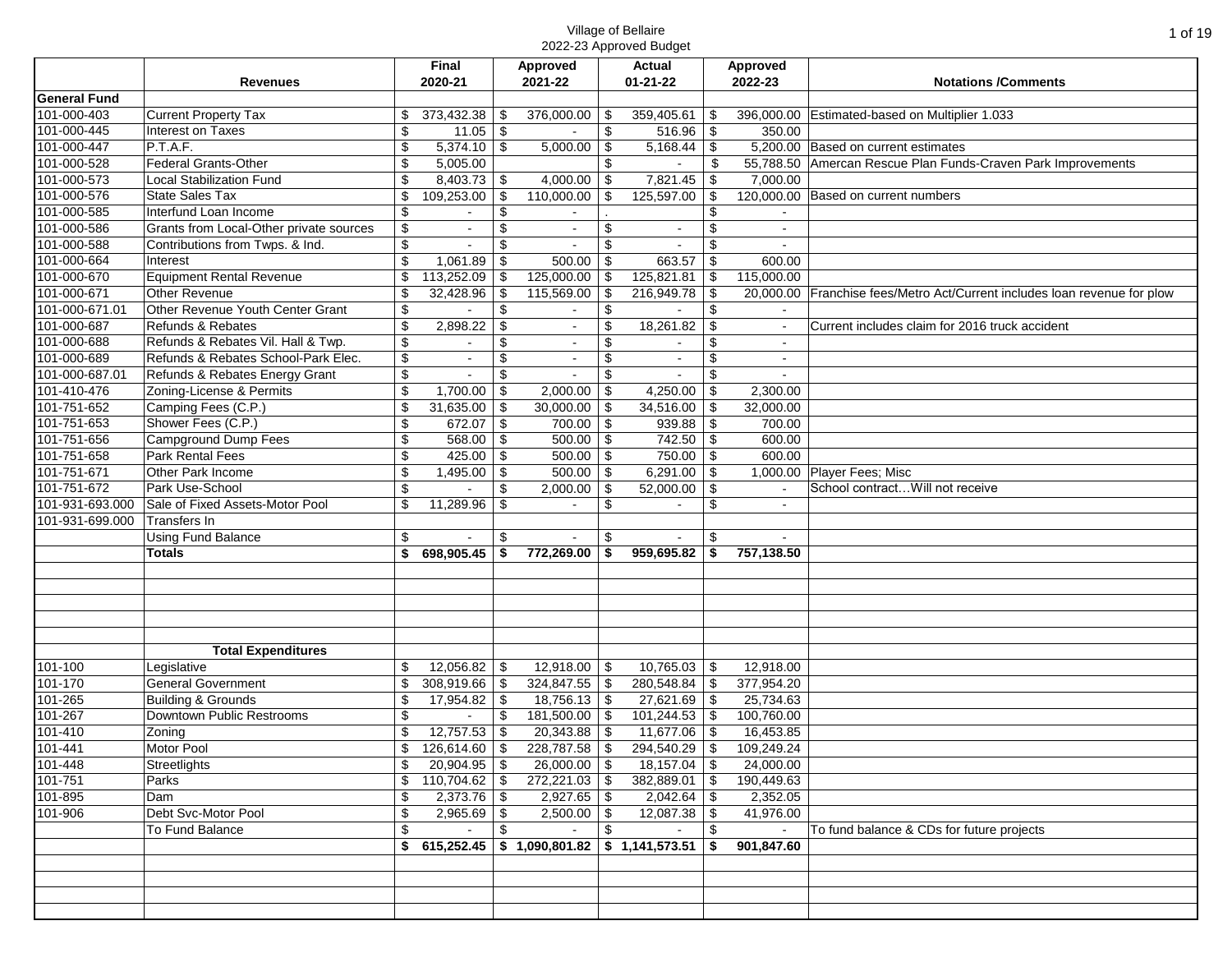|                           |                                    | <b>Final</b>         |                          | <b>Approved</b> |     | Actual         |      | <b>Approved</b> |                                                               |
|---------------------------|------------------------------------|----------------------|--------------------------|-----------------|-----|----------------|------|-----------------|---------------------------------------------------------------|
| Legislative               | <b>Expenditures</b>                | 2020-21              |                          | 2021-22         |     | 02-04-22       |      | 2022-23         | <b>Notations /Comments</b>                                    |
| 101-100-702               | Wages                              | \$<br>11,200.00      | \$                       | 12,000.00       | -\$ | 10,000.00      | \$   | 12,000.00       |                                                               |
| 101-100-715               | <b>Employers Social Security</b>   | \$<br>856.82         | $\overline{\mathcal{G}}$ | 918.00          | \$  | 765.03         | \$   | 918.00          |                                                               |
| 101-100-727               | <b>Office Supplies</b>             | \$                   | \$                       |                 | \$  |                | \$   |                 |                                                               |
| 101-100-860               | <b>Travel &amp; Transportation</b> | \$<br>$\sim$         | \$                       | $\sim$          | \$  | $\sim$         | \$   | $\sim$          |                                                               |
| 101-100-870               | <b>Education &amp; Training</b>    | \$<br>$\blacksquare$ | \$                       | $\sim$          | \$  | $\sim$         | \$   | $\sim$          |                                                               |
| 101-100-900               | Printing & Publishing              | \$<br>$\sim$         | \$                       | $\sim$          | \$  | $\sim$         | \$   | $\sim$          |                                                               |
| 101-100-956               | Misc. Expense                      | \$                   | \$                       |                 | \$  |                | \$   |                 |                                                               |
|                           | <b>Totals</b>                      | \$<br>12,056.82      | \$                       | 12,918.00       | \$  | 10,765.03      | \$   | 12,918.00       |                                                               |
|                           |                                    |                      |                          |                 |     |                |      |                 |                                                               |
| <b>General Government</b> |                                    |                      |                          |                 |     |                |      |                 |                                                               |
| 101-170-702               | Wages                              | \$<br>48,529.29      | \$                       | 51,355.99       | \$  | 54,788.75      | \$   | 60,482.14       |                                                               |
| 101-170-702.02            | Wages-Banners, Flags, Décor        | \$<br>3,176.69       | \$                       | 3,212.26        | \$  | $2,786.13$ \$  |      | 3,015.84        |                                                               |
| 101-170-715               | <b>Employers Social Security</b>   | \$<br>5,930.96       | \$                       | 4,174.48        | \$  | 6,569.07       | -\$  | 4,857.60        |                                                               |
| 101-170-719               | Employees F.B. (BCBS, STD)         | \$<br>27,744.76      | \$                       | 29,525.80       | \$  | 40,005.02      | \$   | 33,407.10       |                                                               |
| 101-170-720               | <b>Holiday Pay</b>                 | \$                   | \$                       |                 | \$  |                | \$   | $\mathbf{r}$    |                                                               |
| 101-170-721               | Personal Time                      | \$<br>$\blacksquare$ | \$                       | $\blacksquare$  |     | $\blacksquare$ | \$   | $\sim$          |                                                               |
| 101-170-722               | Paid Leave                         | \$                   | \$                       |                 | \$  | 976.41         | \$   | $\sim$          |                                                               |
| 101-170-723               | Unemployment & Workman's Comp      | \$<br>399.55         | \$                       | 600.00          | \$  | 397.73         | \$   | 500.00          |                                                               |
| 101-170-727               | <b>Office Supplies</b>             | \$<br>809.69         | \$                       | 700.00          | \$  | 687.81         | l \$ |                 | 700.00 Paper, pens, ink cartridges, envelopes, etc            |
| 101-170-730               | Postage                            | \$<br>1,019.00       | \$                       | 1,200.00        | \$  | $1,189.75$ \$  |      | 1,200.00        | Mail EVIP Notices; Permit Fees (215); Box fees (70)           |
|                           |                                    |                      |                          |                 |     |                |      |                 | Internet 1800/antivirus/DOT/BSA 1740/Website 125/copy machine |
| 101-170-740               | <b>Operating Expenses</b>          | \$<br>3,955.15       | \$                       | 11,500.00       | \$  | 7,345.03       | \$   | 5.800.00        | maint 600                                                     |
| 101-170-802               | Legal Fees                         | \$<br>2,881.75       | \$                       | 3,000.00        | \$  | $2,144.00$ \$  |      | 2,500.00        |                                                               |
| 101-170-803               | <b>Audit Fees</b>                  | \$<br>3,262.50       | \$                       | 3,350.00        | \$  | $3,327.75$ \\$ |      | 3,400.00        |                                                               |
| 101-170-821               | <b>Engineering Fees</b>            | \$<br>$\sim$         | \$                       | $\sim$          | \$  | $2,000.00$ \$  |      | $\sim$          | Current was m-88 trail-don't usually have any in this acct    |
| 101-170-827               | Tax Roll & Notice Preparation      | \$<br>546.19         | \$                       | 600.00          | \$  | 507.80         | \$   | 600.00          |                                                               |
| 101-170-850               | Telephone                          | \$<br>2,030.68       | \$                       | 2,300.00        | \$  | 1,848.64       | \$   | 2,300.00        |                                                               |
| 101-170-860               | <b>Transportation &amp; Travel</b> | \$                   | \$                       | 300.00          | \$  | $\blacksquare$ | \$   | 300.00          |                                                               |
| 101-170-870               | <b>Education &amp; Training</b>    | \$<br>49.00          | \$                       | 800.00          | -\$ | $\sim$         | \$   | 800.00          |                                                               |
| 101-170-874               | <b>Retirement-Pension</b>          | \$<br>9,773.81       | \$                       | 9,556.82        | \$  | 10,790.11      | \$   | 10,449.80       |                                                               |
| 101-170-900               | Printing & Publishing              | \$<br>802.25         | \$                       | 700.00          | \$  | 34.80          | \$   |                 | 600.00 Bid notices, ordinance publication, public notices     |
| 101-170-910               | Insurance & Bonds                  | \$<br>1,697.92       | \$                       | 1,800.00        | \$  | 1,645.00       | \$   | 1,800.00        |                                                               |
| 101-170-930               | Repairs & Maintenance              | \$<br>$\sim$         | \$                       | $\sim$          | \$  | $\sim$         | \$   | $\sim$          |                                                               |
| 101-170-943.03            | Equipment Rental-Banners           | \$<br>1,093.08       | \$                       | 1,100.00        | \$  | 840.81         | \$   | 1,000.00        | Banners, Christmas Décor                                      |
| 101-170-950               | Dues & Subscriptions               | \$<br>1,669.00       | \$                       | 1,700.00        | \$  | 1,213.00       | \$   | 1,700.00        | MML Membership Dues, MMTA, MAMC & NLEA                        |
| 101-170-955               | <b>Property Tax Refund</b>         | \$                   | \$                       |                 | \$  |                | \$   |                 | Never know when this will occur                               |
| 101-170-956               | Misc. Expense                      | \$<br>7,499.52       | \$                       | 2,200.00        | \$  | 1,451.23       | \$   | 2,000.00        | Christmas Décor/Misc                                          |
| 101-170-956.01            | Grants-Energy                      | \$                   | \$                       |                 | \$  |                | \$   |                 |                                                               |
| 101-170-970               | Capital Outlay                     | \$                   | \$                       | $\sim$          | \$  | $\sim$         | \$   |                 |                                                               |
| 101-170-999               | Approp-Transfer Out (PSF)          | \$<br>186,048.87     | \$                       | 195,172.20      |     | 140,000.00     | \$   |                 | 240,541.73   PS 237,021.19; cemetery 3,520.54                 |
|                           | <b>Totals</b>                      | \$<br>308,919.66     | \$                       | 324,847.55      | -\$ | 280,548.84     | \$   | 377,954.20      |                                                               |
|                           |                                    |                      |                          |                 |     |                |      |                 |                                                               |
|                           |                                    |                      |                          |                 |     |                |      |                 |                                                               |
|                           |                                    |                      |                          |                 |     |                |      |                 |                                                               |
|                           |                                    |                      |                          |                 |     |                |      |                 |                                                               |
|                           |                                    |                      |                          |                 |     |                |      |                 |                                                               |
|                           |                                    |                      |                          |                 |     |                |      |                 |                                                               |
|                           |                                    |                      |                          |                 |     |                |      |                 |                                                               |
|                           |                                    |                      |                          |                 |     |                |      |                 |                                                               |
|                           |                                    |                      |                          |                 |     |                |      |                 |                                                               |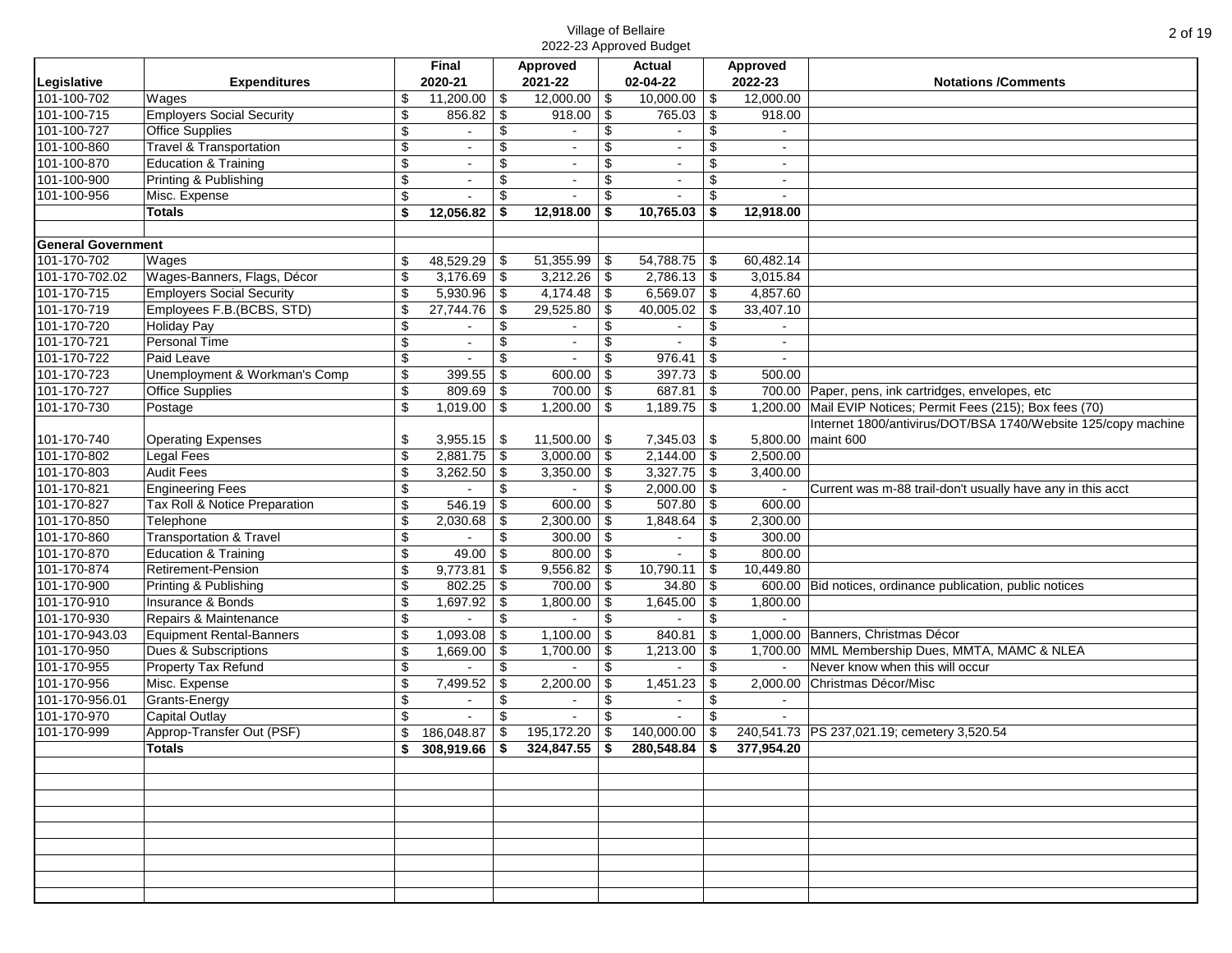|                                 |                                     |                         | <b>Final</b>   | <b>Approved</b>                |     | Actual              |            | <b>Approved</b> |                                                                         |
|---------------------------------|-------------------------------------|-------------------------|----------------|--------------------------------|-----|---------------------|------------|-----------------|-------------------------------------------------------------------------|
|                                 |                                     |                         | 2020-21        | 2021-22                        |     | 02-04-22            |            | 2022-23         | <b>Notations /Comments</b>                                              |
| <b>Property &amp; Building</b>  |                                     |                         |                |                                |     |                     |            |                 |                                                                         |
| 101-265-702                     | Wages                               | \$                      | 1,290.92       | \$<br>1,262.05                 | \$  | 4,983.43            | $\sqrt{3}$ | 5,396.30        |                                                                         |
| 101-265-715                     | <b>Employers Social Security</b>    | \$                      | 88.33          | \$<br>96.55                    | \$  | $340.55$ \\$        |            | 412.82          |                                                                         |
| 101-265-719                     | Fringes                             | \$                      | 574.29         | \$<br>471.33                   | \$  | $1,539.87$ \$       |            | 1,985.88        |                                                                         |
| 101-265-723                     | Unemployment & Workman's Comp       | \$                      | 49.62          | \$<br>50.00                    | \$  |                     |            | 75.00           |                                                                         |
| 101-265-821                     | <b>Engineering Fees</b>             | \$                      |                | \$                             | \$  | $1,050.00$ \\$      |            |                 | Current-restrooms Usually do not have any in her                        |
| 101-265-850                     | <b>Elevator Phone Service</b>       | \$                      | 609.97         | \$<br>625.00                   | \$  | $472.92$ \$         |            | 550.00          |                                                                         |
| 101-265-874                     | <b>Retirement-Pension</b>           | \$                      | 115.77         | \$<br>126.20                   | \$  | $440.21$ \\$        |            | 539.63          |                                                                         |
| 101-265-910                     | Insurance & Bonds                   | \$                      | 702.33         | \$<br>725.00                   | -\$ | $706.00$ \$         |            | 725.00          |                                                                         |
| 101-265-921                     | Heat                                | \$                      | 2,453.29       | \$<br>2,100.00                 | \$  | $2,320.24$ \$       |            | 2,200.00        |                                                                         |
| 101-265-922                     | Electric                            | \$                      | 3,166.62       | \$<br>3,500.00                 | \$  | $3,533.65$ \$       |            | 3,500.00        |                                                                         |
| 101-265-923                     | Water & Sewer                       | \$                      | 850.85         | \$<br>900.00                   | \$  | $1,066.98$ \$       |            | 1,100.00        |                                                                         |
| 101-265-930                     | Repairs & Maintenance               | \$                      | 3,404.33       | \$<br>3,500.00                 | \$  | 4,470.77 $\vert$ \$ |            |                 | 3,500.00 Elevator load test & Qrtly Maint (625)-1875; Lighting          |
| 101-265-930.01                  | Community Hall Cleaning             | \$                      | 4,250.00       | \$<br>4,500.00                 | \$  | $3,025.00$ \ \$     |            |                 | 4,500.00 Once a week & 8 busy holidays + addl due to Covid              |
| 101-265-943                     | <b>Equipment Rental</b>             | \$                      | 398.50         | \$<br>400.00                   | \$  | $2,510.93$ \$       |            |                 | 750.00 Current-move ps upstairs                                         |
| 101-265-956                     | Misc. Expense                       | \$                      |                | \$<br>500.00                   | \$  | $1,100.00$ \$       |            | 500.00          | Flag & misc. Current due to restroom survey                             |
| 101-265-970                     | Capital Outlay                      | \$                      |                | \$                             | \$  |                     | \$         |                 |                                                                         |
|                                 | <b>Totals</b>                       | \$                      | 17,954.82      | \$<br>18,756.13                |     | 27,621.69           | \$         | 25,734.63       | CD for downtown restrooms (10,000)                                      |
|                                 |                                     |                         |                |                                |     |                     |            |                 |                                                                         |
| <b>Downtown Public Restroom</b> |                                     |                         |                |                                |     |                     |            |                 |                                                                         |
| 101-267-921.000                 | Heat Svc                            | \$                      | $\blacksquare$ | \$<br>$\overline{\phantom{a}}$ | \$  | $\sim$              | \$         |                 | 2,100.00 Downtown Restrooms                                             |
| 101-267-922.000                 | Electric                            | \$                      | $\blacksquare$ | \$<br>$\sim$                   | \$  | $\sim$              | \$         |                 | 3,335.00 Downtown Restrooms                                             |
| 101-267-923.000                 | Water/Sewer Svc                     | \$                      |                | \$<br>$\blacksquare$           | \$  |                     | \$         |                 | 1,325.00 Triangle 225/Restrooms 1100                                    |
|                                 | 101-267-930.000 Repar & Maintenance | \$                      | $\blacksquare$ | \$<br>$\blacksquare$           | \$  | $\sim$              | \$         |                 | 1,000.00 Hand Soap/Toilet Tissue                                        |
| 101-267-970.000                 | Capital Outlay                      | \$                      | $\blacksquare$ | 181,500.00                     |     | 101,244.53          | -\$        |                 | 93,000.00 Project Complete(Tissue holders/Soap Dispensers-Not included) |
|                                 |                                     | \$                      | $\blacksquare$ | \$<br>181,500.00               |     | 101,244.53          | - \$       | 100,760.00      |                                                                         |
|                                 |                                     |                         |                |                                |     |                     |            |                 |                                                                         |
| <b>Planning &amp; Zoning</b>    |                                     |                         |                |                                |     |                     |            |                 |                                                                         |
| 101-410-702                     | Wages                               | \$                      | 6,671.60       | \$<br>7,721.64                 | \$  | $6,247.10$ \\$      |            | 6,509.01        | Nicole's # \$7,682.28                                                   |
| 101-410-702.01                  | Wages-Meetings                      | \$                      | 1,200.00       | \$<br>3,600.00                 | \$  | $1,350.00$ \$       |            |                 | 3,300.00 4 meetings per year for PC & 4 meetings per year for ZBA       |
| 101-410-715                     | Social Security                     | $\sqrt[6]{\frac{1}{2}}$ | 549.53         | \$<br>866.11                   | \$  | $514.40$ \ \$       |            | 750.39          |                                                                         |
| 101-410-719                     | Fringe                              | \$                      | 2,356.01       | \$<br>2,563.97                 | \$  | 1,796.07            | $\sqrt{3}$ | 1,983.55        |                                                                         |
| 101-410-723                     | Unemployment & Workman's Comp       | \$                      |                | \$                             | \$  | $\sim$              | \$         |                 |                                                                         |
| 101-410-727                     | Office Supplies                     | \$                      | $\blacksquare$ | \$<br>200.00                   | -\$ | $\sim$              | \$         | 300.00          | Printing supplies for master plan                                       |
| 101-410-730                     | Postage                             | \$                      |                | \$<br>300.00                   | \$  | 174.00              | -\$        | 350.00          |                                                                         |
| 101-410-740                     | <b>Operating Supplies</b>           | \$                      | $\sim$         | \$<br>500.00                   | \$  | $1.00$ \ \$         |            | 300.00          |                                                                         |
| 101-410-802                     | Legal Fees                          | \$                      | 368.00         | \$<br>1,500.00                 | \$  | 816.00              | -\$        | 1,000.00        | ordinance/zoning code/solar farm/RRC                                    |
| 101-410-821                     | <b>Engineering Fees</b>             | \$                      | $\sim$         | \$<br>$\sim$                   | \$  | $\sim$              | \$         | $\sim$          |                                                                         |
| 101-410-860                     | <b>Transportation &amp; Travel</b>  | \$                      |                | \$                             | \$  |                     | \$         |                 |                                                                         |
| 101-410-870                     | Education & Training                | \$                      | 600.00         | \$<br>1,500.00                 | \$  | 70.00               | \$         |                 | 1,000.00 Training, PZN not being published after Feb '22                |
| 101-410-874                     | Retirement-Pension                  | \$                      | 575.39         | \$<br>1,132.16                 | \$  | 537.49              | $\vert$ \$ | 650.90          |                                                                         |
| 101-410-900                     | Printing & Publishing               | \$                      | $377.00$ \$    | $400.00$ \\$                   |     | $171.00$ \$         |            | 250.00          |                                                                         |
| 101-410-950                     | <b>Membership Dues</b>              | \$                      | $60.00$ \$     | $60.00$ \$                     |     | $\blacksquare$      | \$         |                 | 60.00 MAP membership                                                    |
| 101-410-956                     | Misc. Expense                       | \$                      | $\blacksquare$ | \$<br>$\sim$                   | \$  | $\bullet$           | \$         |                 |                                                                         |
|                                 | <b>Totals</b>                       | \$                      | 12,757.53      | \$<br>20,343.88                | -\$ | $11,677.06$ \\$     |            | 16,453.85       |                                                                         |
|                                 |                                     |                         |                |                                |     |                     |            |                 |                                                                         |
|                                 |                                     |                         |                |                                |     |                     |            |                 |                                                                         |
|                                 |                                     |                         |                |                                |     |                     |            |                 |                                                                         |
|                                 |                                     |                         |                |                                |     |                     |            |                 |                                                                         |
|                                 |                                     |                         |                |                                |     |                     |            |                 |                                                                         |
|                                 |                                     |                         |                |                                |     |                     |            |                 |                                                                         |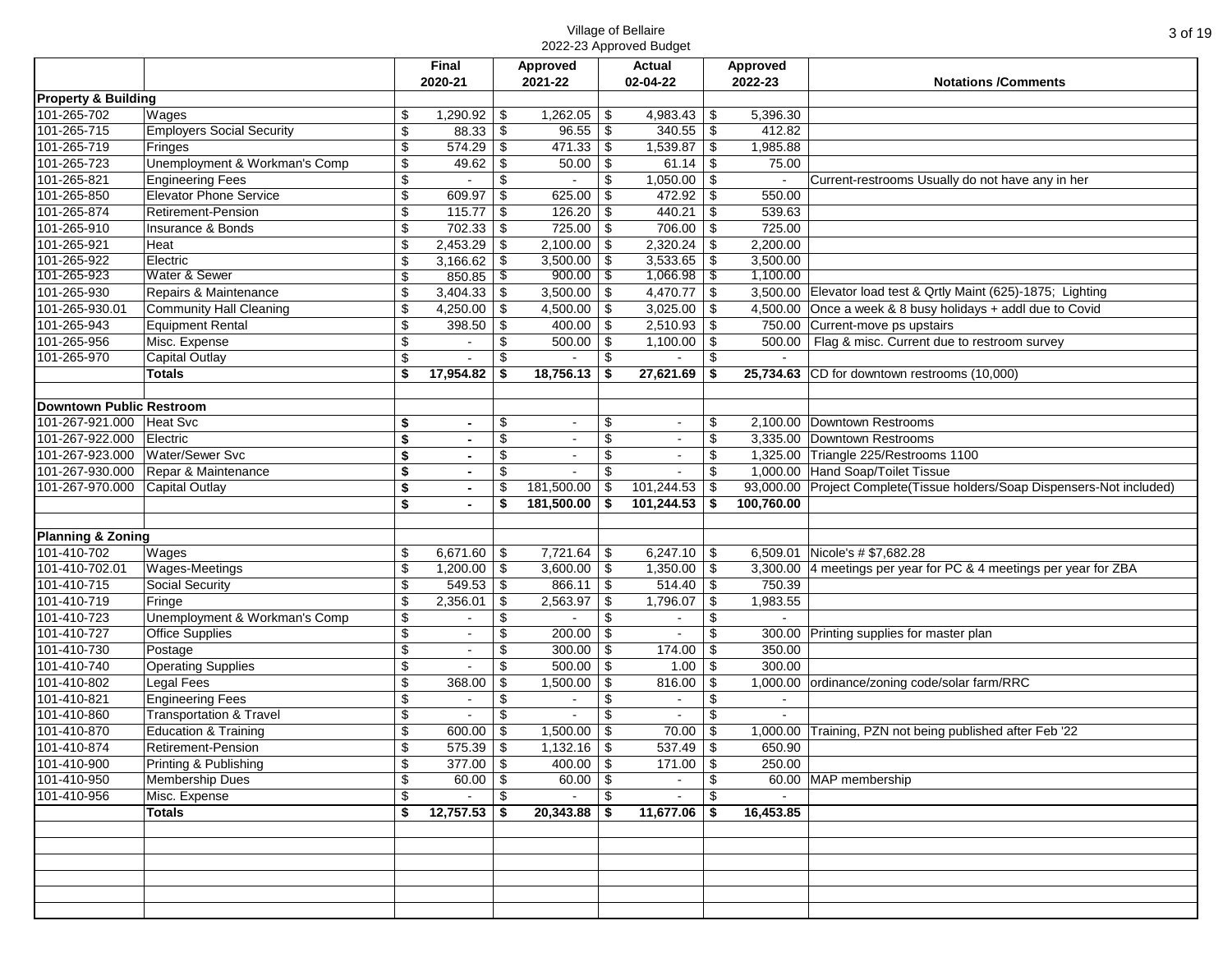|                      |                                                                                                                | <b>Final</b>         |     | Approved         |            | <b>Actual</b>  | Approved         |                                                           |
|----------------------|----------------------------------------------------------------------------------------------------------------|----------------------|-----|------------------|------------|----------------|------------------|-----------------------------------------------------------|
|                      |                                                                                                                | 2020-21              |     | 2021-22          |            | 02-04-22       | 2022-23          | <b>Notations /Comments</b>                                |
| <b>Motor Pool</b>    |                                                                                                                |                      |     |                  |            |                |                  |                                                           |
| 101-441-702          | Wages                                                                                                          | $34,971.00$ \$<br>\$ |     | 32,709.81        | l \$       | 18,948.12      | \$<br>21,061.41  |                                                           |
| 101-441-703          | Wages-Admin                                                                                                    | $47.37$ \$<br>\$     |     | $52.13$ \\$      |            | $21.50$ \\$    | 27.65            |                                                           |
| 101-441-715          | <b>Employers Social Security</b>                                                                               | $2,395.31$ \$<br>\$  |     | 2,506.29         | <b>S</b>   | 1,295.32       | \$<br>1,613.32   |                                                           |
| 101-441-719          | Fringes                                                                                                        | 13,270.48<br>\$      | \$  | 12,188.16        | l \$       | 5,622.56       | \$               | 8,142.95   Includes Short Term Disalility                 |
| 101-441-723          | Workman's Comp                                                                                                 | 667.90 \$<br>\$      |     | $800.00$ \ \$    |            | 752.25         | \$<br>800.00     |                                                           |
| 101-441-727          | <b>Office Supplies</b>                                                                                         | \$<br>$101.36$ \$    |     | $200.00$ \ \$    |            | 64.99          | \$<br>200.00     |                                                           |
| 101-441-730          | Postage                                                                                                        | \$                   | \$  |                  | \$         |                | \$               |                                                           |
| 101-441-740          | <b>Operating Expense</b>                                                                                       | $5,403.95$ \$<br>\$  |     | 5,600.00         | <b>S</b>   | 3,753.09       | \$<br>5,600.00   | Clothing Allowance 1250/Internet 2388/Eye center supplies |
| 101-441-751          | Gas & Oil                                                                                                      | \$<br>11,382.58      | -\$ | 11,000.00        | \$         | 15,889.04      | \$<br>13,000.00  |                                                           |
| 101-441-775          | Sand & Salt                                                                                                    | \$<br>$\sim$         | \$  |                  | \$         | $\sim$         | \$<br>$\sim$     |                                                           |
| 101-441-803          | <b>Audit Fees</b>                                                                                              | \$<br>725.00 \$      |     | 750.00           | l \$       | 739.50         | \$<br>750.00     |                                                           |
| 101-441-805          | Insurance & Bonds                                                                                              | \$<br>$11,992.58$ \$ |     | 13,000.00        | l \$       | 14,696.00      | \$<br>13,000.00  |                                                           |
| 101-441-850          | Telephone                                                                                                      | $1,151.72$ \$<br>\$  |     | 1,225.00         | -\$        | 1,033.20       | \$<br>1,225.00   | Landline-Charter + Supervisor cell                        |
| 101-441-851          | Radio & Radar Maintenance                                                                                      | \$<br>$\sim$         | \$  | 250.00           | $\sqrt{3}$ | 50.00          | \$<br>250.00     | <b>Truck Radio</b>                                        |
| 101-441-860          | <b>Transportation &amp; Travel</b>                                                                             | \$                   | \$  |                  | \$         |                | \$               |                                                           |
| 101-441-870          | Education & Training                                                                                           | \$<br>190.00         | \$  | $\blacksquare$   | \$         |                | \$<br>$\sim$     |                                                           |
| 101-441-874          | Retirement-Pension                                                                                             | \$<br>3,131.59       | \$  | 3,276.19         | \$         | 1,637.78       | \$<br>2,108.91   |                                                           |
| 101-441-900          | Printing & Publishing                                                                                          | \$<br>$\sim$         | \$  |                  | \$         | $\blacksquare$ | \$<br>$\sim$     |                                                           |
| 101-441-915          | Memberships/Subscriptions                                                                                      | \$<br>180.00         | \$  | 180.00           | -\$        | 180.00         | \$<br>180.00     | MiDeal Program                                            |
| 101-441-920          | <b>Garbage Collection</b>                                                                                      | $728.40$ \$<br>\$    |     | 600.00           | l \$       | 1,060.67       | \$<br>840.00     |                                                           |
| 101-441-921          | Heat                                                                                                           | \$<br>$507.90$ \$    |     | 1,800.00         | l \$       | 1,678.39       | \$<br>1,800.00   |                                                           |
| 101-441-922          | Electric                                                                                                       | \$<br>$1,912.97$ \$  |     | 2,100.00         | l \$       | 1,884.58       | \$<br>2,100.00   |                                                           |
| 101-441-923          | <b>Water &amp; Sewer</b>                                                                                       | \$<br>$1,030.47$ \$  |     | 1,050.00         | $\vert$ \$ | $1,033.70$ \$  | 1,050.00         |                                                           |
| 101-441-930          | Repair & Maintenance                                                                                           | $36,044.91$ \$<br>\$ |     | 25,000.00        | \$         | 23,191.71      | \$<br>25,000.00  | Normal Maintenance Equipment                              |
| 101-441-931          | <b>Building Repairs-Maintenance</b>                                                                            | \$                   | \$  | $15,000.00$ \$   |            | 1,357.94       | \$               |                                                           |
| 101-441-956          | Misc. Expense                                                                                                  | \$<br>779.11         | \$  | 1,000.00         | $\vert$ \$ | 69.95          | \$<br>500.00     |                                                           |
| 101-441-964          | Refunds & Rebates                                                                                              | \$                   | \$  |                  | \$         |                | \$               |                                                           |
| 101-441-970          | Capital Outlay                                                                                                 | \$<br>$\sim$         | \$  | 98,500.00        | \$         | 199,580.00     | \$<br>10,000.00  | Lawn Mower 10,000                                         |
|                      | To Fund Balance                                                                                                | \$                   | \$  |                  | \$         |                | \$               |                                                           |
|                      | <b>Totals</b>                                                                                                  | 126,614.60<br>\$     | \$  | 228,787.58       | ∣\$        | 294,540.29     | \$<br>109,249.24 |                                                           |
|                      |                                                                                                                |                      |     |                  |            |                |                  |                                                           |
| ***NOTE****          | The principal payment for the loader & plow truck is recorded on the balance sheet side of the general ledger. |                      |     |                  |            |                |                  |                                                           |
|                      |                                                                                                                |                      |     |                  |            |                |                  |                                                           |
| <b>Street Lights</b> |                                                                                                                |                      |     |                  |            |                |                  |                                                           |
| 101-448-702          | Wages                                                                                                          | \$<br>$\blacksquare$ |     |                  |            |                | \$<br>$\sim$     |                                                           |
| 101-448-719          | <b>Employees Fringe Benefits</b>                                                                               | \$                   |     |                  |            |                | \$               |                                                           |
| 101-448-922          | <b>Street Lights-Consumers</b>                                                                                 | \$<br>$20,755.48$ \$ |     | $25,000.00$ \$   |            | 17,932.04      | \$<br>23,000.00  |                                                           |
| 101-448-930          | Street Lights-Repair & Maintenance                                                                             | \$<br>$149.47$ \\$   |     | $1,000.00$ \$    |            | 225.00         | \$<br>1,000.00   |                                                           |
| 101-448-943          | Equipment Rental                                                                                               | \$                   |     |                  |            |                |                  |                                                           |
|                      | <b>Totals</b>                                                                                                  | \$<br>$20,904.95$ \$ |     | $26,000.00$   \$ |            | 18,157.04      | \$<br>24,000.00  |                                                           |
|                      |                                                                                                                |                      |     |                  |            |                |                  |                                                           |
|                      |                                                                                                                |                      |     |                  |            |                |                  |                                                           |
|                      |                                                                                                                |                      |     |                  |            |                |                  |                                                           |
|                      |                                                                                                                |                      |     |                  |            |                |                  |                                                           |
|                      |                                                                                                                |                      |     |                  |            |                |                  |                                                           |
|                      |                                                                                                                |                      |     |                  |            |                |                  |                                                           |
|                      |                                                                                                                |                      |     |                  |            |                |                  |                                                           |
|                      |                                                                                                                |                      |     |                  |            |                |                  |                                                           |
|                      |                                                                                                                |                      |     |                  |            |                |                  |                                                           |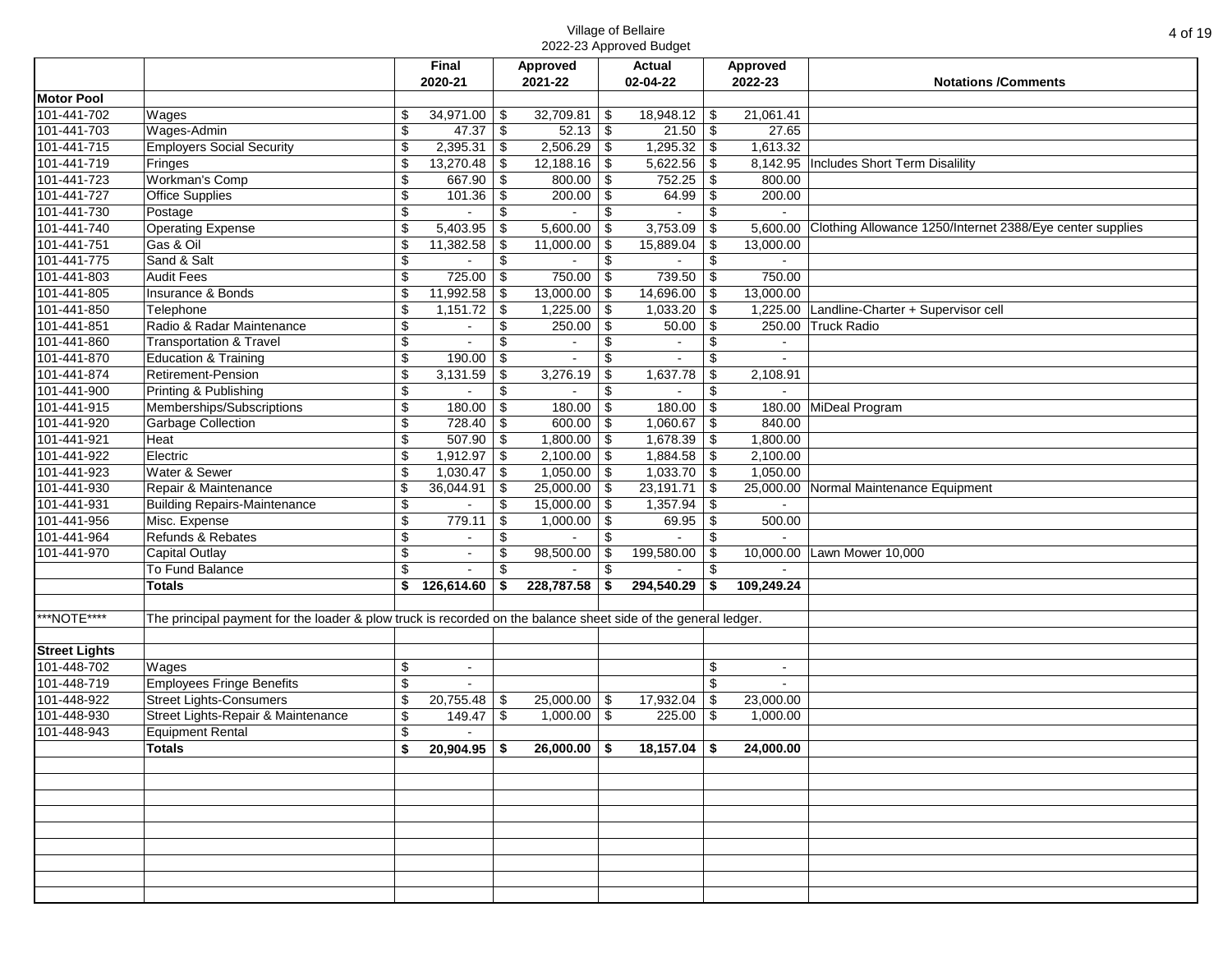|                 |                                      |                 | Final         |     | Approved                 |                           | <b>Actual</b>            | Approved             |                                                                |
|-----------------|--------------------------------------|-----------------|---------------|-----|--------------------------|---------------------------|--------------------------|----------------------|----------------------------------------------------------------|
| <b>Parks</b>    |                                      |                 | 2020-21       |     | 2021-22                  |                           | 02-04-22                 | 2022-23              | <b>Notations /Comments</b>                                     |
| 101-751-702     | Wages                                | \$              | $9,815.17$ \$ |     | 10,127.65                | l \$                      | $6,877.30$ \ \$          | 8,237.32             |                                                                |
| 101-751-702.01  | Wages-Craven Park                    | \$              | 10,944.50     | \$  | 11,487.37                | \$                        | 27,485.23                | \$<br>30,571.91      |                                                                |
| 101-751-702.02  | Wages-Richardi Park                  | \$              | 6,811.81      | \$  | 6,595.64                 | \$                        | 7,488.05                 | \$<br>8,448.03       |                                                                |
| 101-751-715     | <b>Employers Social Security</b>     | \$              | 1,891.63      | \$  | 2,158.12                 | \$                        | 2,824.17                 | \$<br>3,615.18       |                                                                |
| 101-751-719     | Fringes                              | \$              | 10,937.17     | \$  | 10,606.18                | \$                        | 12,001.31                | \$<br>16,686.46      |                                                                |
| 101-751-723     | Unemployment & Workman's Comp        | \$              | 513.56        | \$  | 750.00                   | \$                        | 641.14                   | \$<br>700.00         |                                                                |
| 101-751-730     | Postage                              | \$              |               | \$  | $\overline{\phantom{a}}$ | \$                        | $\overline{\phantom{a}}$ | \$                   |                                                                |
| 101-751-801     | <b>Contractual Services</b>          | \$              |               | \$  |                          | \$                        | $\blacksquare$           | \$<br>$\blacksquare$ |                                                                |
| 101-751-802     | Legal Fees                           | \$              | $\sim$        | \$  | $\sim$                   | \$                        | $\blacksquare$           | \$<br>$\sim$         |                                                                |
| 101-751-821     | <b>Engineering Fees</b>              | \$              | 2,150.00      | \$  | $\blacksquare$           | \$                        | 850.00                   | \$                   |                                                                |
| 101-751-874     | <b>Retirement-Pension</b>            | \$              | 2,427.90      | \$  | 2,821.07                 | \$                        | 3,289.86                 | \$<br>4,725.73       | Based on 10% of wages.                                         |
| 101-751-900     | Printing & Publishing                | \$              |               | \$  | 150.00                   | \$                        |                          | \$<br>150.00         | campsite slips                                                 |
| 101-751-910     | Insurance & Bonds                    | \$              | 2,534.42      | \$  | 2,600.00                 | \$                        | 2,481.00                 | \$<br>2,600.00       |                                                                |
| 101-751-920     | <b>Garbage Collection</b>            | \$              | 786.00        | \$  | 1,200.00                 | \$                        | 1,246.07                 | \$                   | 1,680.00 Dumpster @ 140 p/mo                                   |
| 101-751-921     | Heat-Craven Bathhouse                | \$              | 947.81        | \$  | 1,000.00                 | -\$                       | $772.85$ \\$             | 1,000.00             |                                                                |
| 101-751-922.002 | Electric-Richardi Park               | \$              | 1,406.50      | \$  | 1,600.00                 | \$                        | 1,352.91                 | \$<br>1,600.00       |                                                                |
|                 | 101-751-922.003 Electric-Soccer Park | \$              | 1,349.06      | \$  | 1,450.00                 | \$                        | 1,382.25                 | \$<br>1,450.00       |                                                                |
| 101-751-922.005 | Electric-Ball Field (4994)           | \$              | 759.05        | -\$ | 725.00                   | \$                        | 605.20                   | \$<br>725.00         |                                                                |
| 101-751-922.007 | Electric-Campground (4988)           | \$              | 4,351.16      | \$  | 4,600.00                 | \$                        | 4,634.50                 | \$<br>4,600.00       |                                                                |
| 101-751-923     | Water & Sewer                        | \$              | 4,096.46      | \$  | 4,000.00                 | \$                        | 4,718.97                 | \$<br>4,700.00       |                                                                |
|                 |                                      |                 |               |     |                          |                           |                          |                      | TruGreen 2500; Dust control-1400; Finish CP Fence 24,200, seed |
| 101-751-930     | Repair & Maintenance                 | \$              | 21,238.47     | \$  | 170,000.00               | -\$                       | 247,439.50               | \$<br>60,000.00      | 200/Irrigation 15,000??? (Total \$42,200)                      |
| 101-751-930.001 | Glacial Hills-Maintenance            | \$              |               | \$  | 1,000.00                 | \$                        |                          | \$                   |                                                                |
| 101-751-940     | Porta John Rental                    | \$              | 1,871.83      | \$  | 3,600.00                 | - \$                      | 3,383.00                 | \$<br>1,460.00       | Remove from River St/Ohio St. (per Admin)                      |
| 101-751-943     | Equipment Rental                     | \$              | 8,176.54      | \$  | 11,000.00                | \$                        | 7,760.44                 | \$<br>10,000.00      |                                                                |
| 101-751-943.01  | E.R. Craven Park                     | \$              | $9,375.70$ \$ |     | 10,000.00                | \$                        | 31,255.93                | \$                   | 20,000.00 Finish CP Project                                    |
| 101-751-943.02  | E.R. Richardi Park                   | \$              | 5,950.47      | \$  | 5,000.00                 | \$                        | 7,575.54                 | \$<br>6,000.00       |                                                                |
| 101-751-956     | Misc. Expense                        | \$              | 2,369.41      | \$  | 2,750.00                 | \$                        | $907.79$ \\$             | 1,500.00             |                                                                |
| 101-751-970     | <b>Capital Outlay</b>                | \$              |               | \$  | 7,000.00                 | \$                        | 5,916.00                 | \$<br>$\sim$         | <b>Finish Current Projects</b>                                 |
|                 | <b>Totals</b>                        | \$              | 110,704.62    | \$  | 272,221.03               | \$                        | 382,889.01               | \$<br>190,449.63     | Future Improve10000                                            |
|                 |                                      |                 |               |     |                          |                           |                          |                      |                                                                |
| Dam             |                                      |                 |               |     |                          |                           |                          |                      |                                                                |
| 101-895-702     | Wages                                | \$              | 1,113.04      | \$  | 1,149.99                 | \$                        | 715.47                   | \$<br>807.30         |                                                                |
| 101-895-715     | <b>Employer Social Security</b>      | \$              | 75.71         | \$  | 87.97                    | \$                        | 48.71                    | \$<br>61.76          |                                                                |
| 101-895-719     | Fringes                              | \$              | 318.34        | \$  | 449.69                   | \$                        | 250.95                   | \$<br>277.26         |                                                                |
| 101-895-730     | Postage                              | \$              | $\sim$        | \$  | $\blacksquare$           | \$                        |                          | \$<br>$\sim$         |                                                                |
| 101-895-740     | <b>Operating Supplies</b>            | \$              | $\sim$        | \$  | $\overline{\phantom{a}}$ |                           |                          | \$<br>$\sim$         |                                                                |
| 101-895-803     | <b>Audit Fees</b>                    | \$              | $\sim$        | \$  | $\sim$                   |                           |                          | \$<br>$\sim$         |                                                                |
| 101-895-821     | Engineering                          | \$              |               | \$  |                          |                           |                          | \$                   |                                                                |
| 101-895-874     | Pension                              | $\overline{\$}$ | 58.19         | \$  | 115.00                   | \$                        | 47.56                    | \$<br>80.73          | Based on 10% of wages                                          |
| 101-895-900     | Printing & Publishing                | \$              |               | \$  | $\sim$                   | \$                        | $\sim$                   | \$<br>$\sim$         |                                                                |
| 101-895-910     | Insurance & Bonds                    | \$              | $\sim$        | \$  | $\sim$                   | $\sqrt[6]{3}$             | $\sim$                   | \$<br>$\sim$         |                                                                |
| 101-895-922     | Electric                             | \$              | $344.99$ \$   |     | 325.00                   | $\boldsymbol{\mathsf{S}}$ | $367.36$ \$              | 325.00               |                                                                |
| 101-895-930     | Repairs & Maintenance                | \$              | $\sim$        | \$  | 300.00                   | \$                        | $\sim$                   | \$<br>300.00         |                                                                |
| 101-895-943     | <b>Equipment Rental</b>              | \$              | 463.49        | \$  | 500.00                   | \$                        | 612.59 $\frac{1}{9}$     | 500.00               |                                                                |
| 101-895-956     | Misc. Expense                        | \$              | $\sim$        | \$  | $\sim$                   | \$                        | $\sim$                   | \$<br>$\sim$         |                                                                |
| 101-895-970     | Capital Outlay                       | \$              | $\Delta \phi$ | \$  | $\omega_{\rm{eff}}$      | \$                        | $\mathbb{Z}^2$           | \$<br>$\sim$         |                                                                |
|                 | <b>Totals</b>                        | \$              | $2,373.76$ \$ |     | 2,927.65                 | \$                        | 2,042.64                 | \$<br>2,352.05       |                                                                |
|                 |                                      |                 |               |     |                          |                           |                          |                      |                                                                |
|                 |                                      |                 |               |     |                          |                           |                          |                      |                                                                |
|                 |                                      |                 |               |     |                          |                           |                          |                      |                                                                |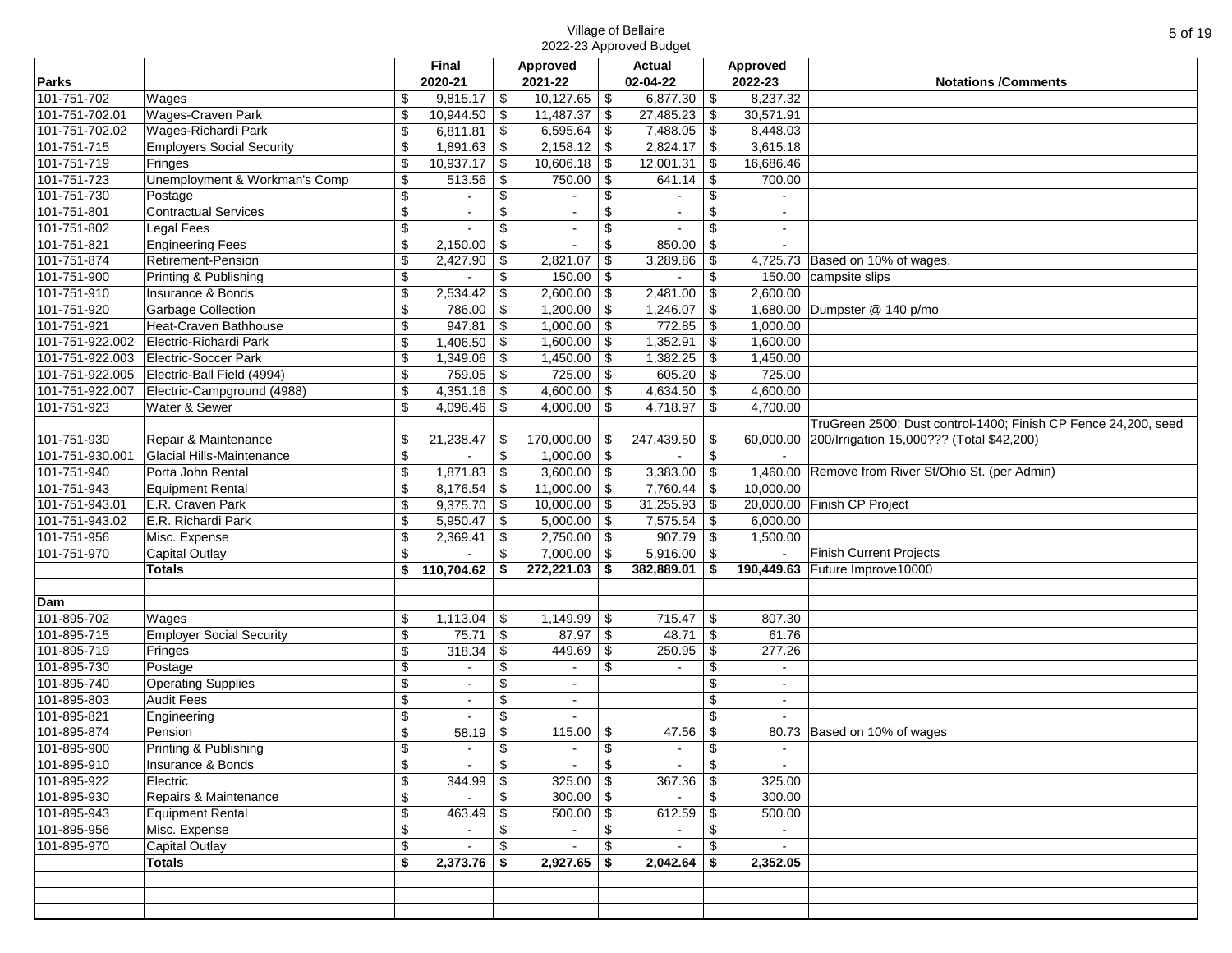|                             |                                                                                                                                                          | <b>Final</b>        | <b>Approved</b> |               | Actual                           |  | <b>Approved</b>          |                                                                    |
|-----------------------------|----------------------------------------------------------------------------------------------------------------------------------------------------------|---------------------|-----------------|---------------|----------------------------------|--|--------------------------|--------------------------------------------------------------------|
|                             |                                                                                                                                                          | 2020-21             | 2021-22         |               | 02-04-22                         |  | 2022-23                  | <b>Notations /Comments</b>                                         |
| <b>Motor Pool Debt Svc</b>  |                                                                                                                                                          |                     |                 |               |                                  |  |                          |                                                                    |
|                             | 101-906-991.000 Principal (International Plow Truck)                                                                                                     |                     |                 |               | \$<br>4,233.71 $\frac{1}{3}$     |  |                          | 16,722.00 Estimated                                                |
|                             | 101-906-991.001 Principal (Western Star Plow Truck)                                                                                                      |                     |                 |               | \$<br>$3,684.77$ \\$             |  |                          | 17,796.00 Estimated                                                |
|                             | 101-906-993.000 Interest Payable (International Plow Truck)                                                                                              | \$<br>2,965.69      | \$<br>2,500.00  |               | \$<br>$2,563.33$ \$              |  |                          | 2,538.00 Estimated                                                 |
| 101-906-993.001             | Interest Payable (Western Star Plow Truck)                                                                                                               |                     |                 |               | \$<br>$1,605.57$ \$              |  |                          | 4,920.00 Estimated                                                 |
|                             |                                                                                                                                                          | $2,965.69$ \$<br>\$ |                 | $2,500.00$ \$ | $12,087.38$ \$                   |  | 41,976.00                |                                                                    |
|                             |                                                                                                                                                          |                     |                 |               |                                  |  |                          |                                                                    |
| <b>Totals-General Fund</b>  |                                                                                                                                                          |                     |                 |               |                                  |  |                          |                                                                    |
|                             | <b>Total General Fund Revenues</b><br><b>Total General Fund Expenditures</b>                                                                             |                     |                 |               | $959,695.82$ \$<br>\$            |  | 757,138.50<br>901,847.60 |                                                                    |
|                             |                                                                                                                                                          |                     |                 |               | $\frac{1}{2}$ 1,141,573.51 \\ \$ |  |                          |                                                                    |
|                             | Net of Revenues & Expenditures                                                                                                                           |                     |                 |               | $\frac{12}{181,877.69}$          |  | (144, 709.10)            |                                                                    |
| <b>Current Fund Balance</b> |                                                                                                                                                          |                     |                 |               |                                  |  |                          |                                                                    |
| 2021-22                     | Prepaid Expenses-Assigned                                                                                                                                | 8,751.00<br>\$      |                 |               |                                  |  |                          |                                                                    |
|                             | Long Term Advance                                                                                                                                        | \$338,627.00        |                 |               |                                  |  |                          |                                                                    |
|                             | <b>Public Safety</b>                                                                                                                                     | \$74,012.00         |                 |               |                                  |  |                          |                                                                    |
|                             | <b>Public Safety Officer-Academy</b>                                                                                                                     | \$<br>8,194.00      |                 |               |                                  |  |                          |                                                                    |
|                             | 30% (Per Policy-Unassigned)                                                                                                                              | \$158,471.78        |                 |               |                                  |  |                          |                                                                    |
|                             | <b>Committed-Restrooms</b>                                                                                                                               | \$181,500.00        |                 |               |                                  |  |                          |                                                                    |
|                             | Committed-Parks                                                                                                                                          | \$150,000.00        |                 |               |                                  |  |                          |                                                                    |
|                             |                                                                                                                                                          |                     |                 |               |                                  |  |                          |                                                                    |
|                             | Delinquent Tax Revenue                                                                                                                                   | 50,000.00<br>\$     | Estimated       |               |                                  |  |                          |                                                                    |
|                             | Unassigned                                                                                                                                               | \$46,660.22         | Estimated       |               |                                  |  |                          |                                                                    |
|                             |                                                                                                                                                          |                     |                 |               |                                  |  |                          |                                                                    |
|                             | The fund balance will change at year end once all audit transactions are complete. We will know the actual FY2022-23 fund balance once that is complete. |                     |                 |               |                                  |  |                          |                                                                    |
|                             |                                                                                                                                                          |                     |                 |               |                                  |  |                          |                                                                    |
|                             | 30% (Per Policy-Unassigned)                                                                                                                              |                     |                 |               | \$158,471.78                     |  |                          |                                                                    |
|                             | <b>Committed-Restrooms</b>                                                                                                                               |                     |                 |               | \$181,500.00                     |  |                          |                                                                    |
|                             | <b>Committed-Parks</b>                                                                                                                                   |                     |                 |               | 150,000.00<br>\$                 |  |                          |                                                                    |
|                             | Police Academy<br>Delinquent Tax Revenue                                                                                                                 |                     |                 |               | 8,194.00<br>\$<br>50,000.00      |  |                          |                                                                    |
|                             | <b>Unassigned Balance</b>                                                                                                                                |                     |                 |               | \$<br>46,660.22<br>\$            |  |                          |                                                                    |
|                             |                                                                                                                                                          |                     |                 |               | \$<br>594,826.00                 |  |                          |                                                                    |
|                             | Projected Fund Balance-Addition/Deletion                                                                                                                 |                     |                 |               | (181, 877.69)<br>\$              |  |                          |                                                                    |
|                             |                                                                                                                                                          |                     |                 |               |                                  |  |                          |                                                                    |
|                             | Projected Fund Balance for 2022-23                                                                                                                       |                     |                 |               | 412,948.31<br>\$                 |  |                          |                                                                    |
|                             |                                                                                                                                                          |                     |                 |               |                                  |  |                          |                                                                    |
|                             | Projected deficit for 2022-23                                                                                                                            |                     |                 |               | (144, 709.10)<br>S.              |  |                          |                                                                    |
|                             |                                                                                                                                                          |                     |                 |               |                                  |  |                          |                                                                    |
|                             | Leaving a total fund balance after 2022-23                                                                                                               |                     |                 |               | \$<br>268,239.21                 |  |                          | This total includes the current deficit, but does not offer enough |
|                             |                                                                                                                                                          |                     |                 |               |                                  |  |                          | for the 30% per the policy.                                        |
|                             | Projected 30% 2022-23 based on Total GF expenses is                                                                                                      |                     |                 |               | $\mathbb{S}$<br>271,786.26       |  |                          |                                                                    |
|                             |                                                                                                                                                          |                     |                 |               |                                  |  |                          |                                                                    |
|                             | These are based on the current available numbers-this could change as we finalize the budget.                                                            |                     |                 |               |                                  |  |                          |                                                                    |
|                             |                                                                                                                                                          |                     |                 |               |                                  |  |                          |                                                                    |
|                             |                                                                                                                                                          |                     |                 |               |                                  |  |                          |                                                                    |
|                             |                                                                                                                                                          |                     |                 |               |                                  |  |                          |                                                                    |
|                             |                                                                                                                                                          |                     |                 |               |                                  |  |                          |                                                                    |
|                             |                                                                                                                                                          |                     |                 |               |                                  |  |                          |                                                                    |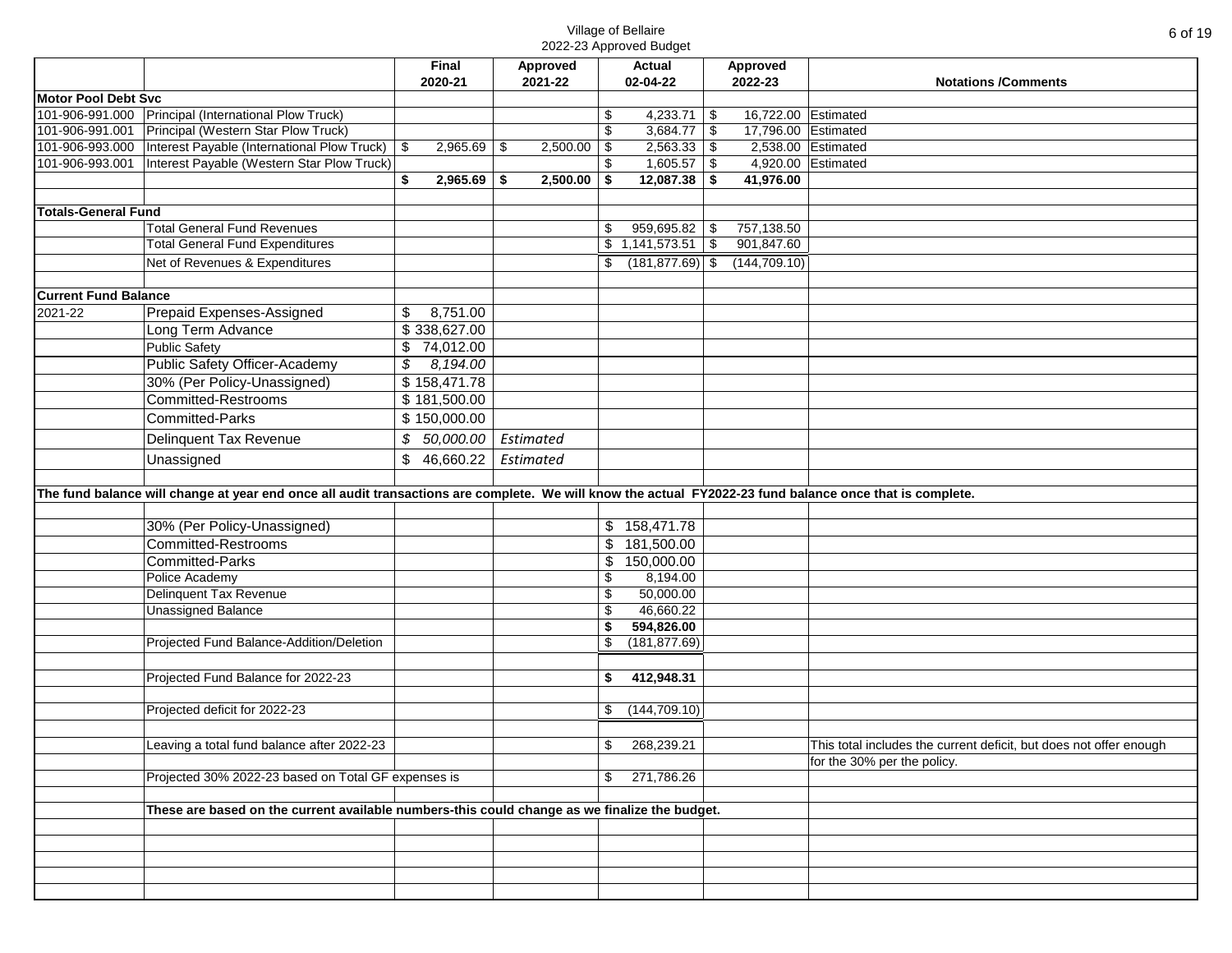|                      |                                     |                          | <b>Final</b>   |            | Approved        |            | Actual            |            | Approved       |                                                          |
|----------------------|-------------------------------------|--------------------------|----------------|------------|-----------------|------------|-------------------|------------|----------------|----------------------------------------------------------|
| <b>Major Streets</b> | Revenues                            |                          | 2020-21        |            | 2021-22         |            | 02-04-22          |            | 2022-23        | <b>Notations /Comments</b>                               |
| 202-000-403          | Property Tax Revenue                | \$                       | $32,433.02$ \$ |            | $31,000.00$ \$  |            | $30,954.12$ \$    |            | 10,300.00      |                                                          |
| 202-000-548          | State Grants (Hwy., Sts., Snow)     | \$                       | 6,970.81       | $\sqrt{3}$ | 15,000.00       | \$         | $12,191.10$ \\$   |            |                | 13,000.00 Based on snowfall                              |
| 202-000-549          | State MTF-Local Agency Disbursement | \$                       |                | \$         |                 | \$         |                   | \$         | $\sim$         | This number was a one time revenue source-18-19          |
| 202-000-578          | <b>Transportation Tax</b>           | \$                       | 94,574.18      | \$         | 95,000.00       | \$         | 95,105.34         | -\$        | 95,000.00      |                                                          |
| 202-000-578.1        | Build Michigan Program (BMP Funds)  | \$                       | $2,229.39$ \$  |            | 1,500.00        | \$         | $1,745.52$ \$     |            | 1,500.00       |                                                          |
| 202-000-586          | Grant Income                        | $\overline{\mathcal{S}}$ |                | \$         |                 | \$         |                   | \$         |                |                                                          |
| 202-000-626          | Chg. For Service (State Contracts)  | \$                       | 33,984.59      | \$         | 25,000.00       | \$         | $12,024.10$ \\$   |            | 25,000.00      | Based on snow.                                           |
| 202-000-664          | Interest                            | \$                       | 315.60         | \$         | 200.00          | \$         | 284.88            | -\$        | 225.00         |                                                          |
| 202-000-671          | Other Revenue                       | \$                       |                | \$         |                 | \$         | $\sim$            | \$         | $\sim$         |                                                          |
| 202-000-687          | Refunds & Rebates                   | \$                       |                | \$         | $\sim$          | \$         | $\blacksquare$    | \$         | $\sim$         |                                                          |
| 202-000-699          | Approp-Transfer In                  | $\overline{\$}$          |                | \$         | $\sim$          | \$         | $\sim$            | \$         | $\sim$         |                                                          |
|                      | <b>Totals</b>                       | \$                       | 170,507.59     | -\$        | 167,700.00      | \$         | 152,305.06        | -\$        | 145,025.00     |                                                          |
|                      |                                     |                          |                |            |                 |            |                   |            |                |                                                          |
|                      | <b>Expenditures</b>                 |                          |                |            |                 |            |                   |            |                |                                                          |
| 202-446-702          | Wages                               | \$                       | $8,960.65$ \$  |            | $22,776.93$ \$  |            | $6,493.28$ \\$    |            | 22,912.00      |                                                          |
| 202-446-703          | Administration                      | \$                       | $1,156.64$ \\$ |            | 1,146.01        | -\$        | $604.46$ \\$      |            | 690.91         |                                                          |
| 202-446-715          | <b>Employers Social Security</b>    | \$                       | $691.46$ \\$   |            | 1,830.11        | <b>S</b>   | $477.39$ \$       |            | 1,805.62       |                                                          |
| 202-446-719          | Fringes                             | \$                       | $3,395.17$ \$  |            | 5,445.65        | \$         | $2,112.00$ \$     |            | 5,530.81       |                                                          |
| 202-446-723          | Unemployment & Workman's Comp       | \$                       | $299.20$ \$    |            | $1,000.00$ \$   |            | $357.35$ \$       |            | 500.00         |                                                          |
| 202-446-782          | Routine Maintenance                 | \$                       | $2,103.19$ \$  |            | 2,000.00        | \$         | $1,448.74$ \\$    |            | 1,500.00       | Patching & Gravel                                        |
| 202-446-784          | <b>Tree Trimming</b>                | \$                       |                | \$         | $1,000.00$ \$   |            | $130.00$ \$       |            | 1,000.00       |                                                          |
| 202-446-787          | <b>Traffic Control</b>              | \$                       | 2,717.54       | \$         | 3,000.00        | l \$       | $\sim$            | \$         | 3,000.00       | Street painting; signs                                   |
| 202-446-788          | Winter Maintenance                  | \$                       |                | \$         | 17,200.00       | $\sqrt{3}$ | $\sim$            | \$         | 16,200.00      | Sand / salt / calcium chloride                           |
| 202-446-803          | <b>Audit Fees</b>                   | \$                       | 435.00         | \$         | 450.00          | \$         | 443.70            | \$         | 475.00         |                                                          |
| 202-446-821          | Engineering                         | \$                       | 850.00         | -\$        | $\sim$          | \$         | 1,950.00          | l \$       | $\sim$         |                                                          |
| 202-446-870          | Training and Education              | \$                       |                | \$         |                 | \$         |                   | \$         |                |                                                          |
| 202-446-874          | <b>Retirement-Pension</b>           | \$                       | $899.72$ \$    |            | 2,392.29        | -\$        | 585.08            | $\sqrt{3}$ |                | 2,360.29 Based on 10% of wages                           |
| 202-446-910          | Insurance & Bonds                   | \$                       | $540.67$ \\$   |            | 600.00          | $\sqrt{3}$ | $523.00$ \ \$     |            | 600.00         | With other isurance costs increasing, do we need more??? |
| 202-446-922          | Electric (traffic lights)           | \$                       | $331.76$ \$    |            | 350.00          | $\sqrt{3}$ | $340.36$ \\$      |            | 350.00         |                                                          |
| 202-446-930          | Repair & Maintenance                | \$                       | $1,957.50$ \$  |            | $2,000.00$ \$   |            | $258.34$ \$       |            | 1,000.00       |                                                          |
| 202-446-943          | Equipment Rental                    | \$                       | $15,618.17$ \$ |            | $35,000.00$ \$  |            | $9,313.68$ \$     |            | 30,000.00      |                                                          |
| 202-446-956          | Misc. Expense                       | \$                       | ÷.             | \$         | $6,000.00$ \$   |            | $5,424.62$ \$     |            |                | 6,000.00 Sweeper Rental                                  |
| 202-446-970          | <b>Capital Outlay</b>               | \$                       |                | \$         | 50,000.00       | <b>\$</b>  | $58,124.95$ \$    |            |                |                                                          |
|                      | To Fund Balance                     | \$                       | $\sim$         | \$         |                 | \$         |                   | \$         | $\sim$         |                                                          |
|                      | <b>Totals</b>                       | \$                       | 39,956.67      | \$         | 152,190.99      | \$         | 88,586.95         | -\$        | 93,924.63      |                                                          |
|                      |                                     |                          |                |            |                 |            |                   |            |                |                                                          |
| 202-478-702          | Winter-Wages                        | \$                       | $5,965.51$ \$  |            | $\sim$          | \$         | $5,174.36$ \\$    |            | $\sim$         |                                                          |
| 202-478-715          | <b>Winter-Social Security</b>       | \$                       | $414.83$ \$    |            | $\sim$          | \$         | $368.99$ \$       |            | $\sim$         |                                                          |
| 202-478-719          | Winter-Fringes                      | \$                       | $1,983.18$ \$  |            |                 | \$         | $2,333.31$ \$     |            | $\blacksquare$ |                                                          |
| 202-478-788          | Winter Maintenance                  | \$                       | 15,609.07      |            |                 | \$         |                   |            |                |                                                          |
| 202-478-874          | Winter-Retirement                   | \$                       | $382.90$ \$    |            |                 | \$         | $390.46$ \\$      |            | $\mathbf{r}$   |                                                          |
| 202-478-943          | Winter-Equipment Rental             | \$                       | $14,143.40$ \$ |            | $\sim$ $-$      | $\sqrt{3}$ | $15,548.81$ \$    |            | $\sim$         |                                                          |
|                      |                                     |                          | $38,498.89$ \$ |            |                 | \$         | $23,815.93$ \$    |            |                |                                                          |
|                      |                                     |                          |                |            |                 |            |                   |            |                |                                                          |
| Totals               |                                     | S                        | 78,455.56 \$   |            | $152,190.99$ \$ |            | $112,402.88$ \ \$ |            | 93,924.63      |                                                          |
|                      |                                     |                          |                |            |                 |            |                   |            |                |                                                          |
|                      |                                     |                          |                |            |                 |            |                   |            |                |                                                          |
|                      |                                     |                          |                |            |                 |            |                   |            |                |                                                          |
|                      |                                     |                          |                |            |                 |            |                   |            |                |                                                          |
|                      |                                     |                          |                |            |                 |            |                   |            |                |                                                          |
|                      |                                     |                          |                |            |                 |            |                   |            |                |                                                          |
|                      |                                     |                          |                |            |                 |            |                   |            |                |                                                          |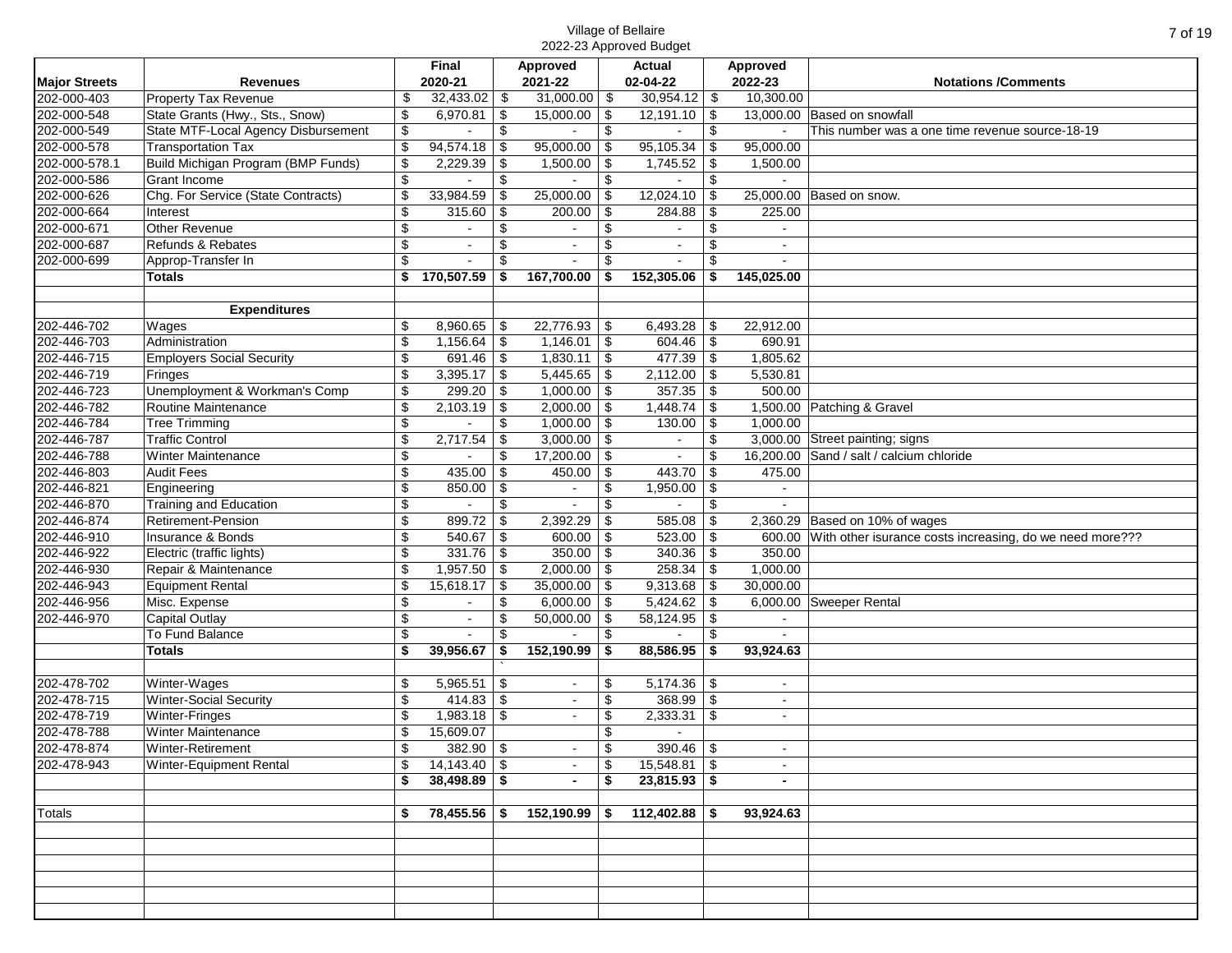|                                |                                                                       | Final   | Approved<br>2021-22                    |                           | Actual                             | Approved<br>2022-23 |                         |                            |
|--------------------------------|-----------------------------------------------------------------------|---------|----------------------------------------|---------------------------|------------------------------------|---------------------|-------------------------|----------------------------|
| <b>Major Streets</b>           | <b>Revenues</b>                                                       | 2020-21 |                                        |                           | 02-04-22                           |                     |                         | <b>Notations /Comments</b> |
|                                |                                                                       |         |                                        |                           |                                    |                     |                         |                            |
| <b>Totals-Major Sts</b>        |                                                                       |         |                                        |                           |                                    |                     |                         |                            |
|                                | <b>Total Major Street Revenues</b><br>Total Major Street Expenditures |         |                                        | \$<br>$\overline{\$}$     | $152,305.06$ \$<br>$112,402.88$ \$ |                     | 145,025.00<br>93,924.63 |                            |
|                                |                                                                       |         |                                        |                           |                                    |                     |                         |                            |
|                                | Net of Revenues & Expenditures                                        |         |                                        | $\overline{\mathfrak{s}}$ | $39,902.18$ \$                     |                     | 51,100.37               |                            |
|                                |                                                                       |         |                                        |                           |                                    |                     |                         |                            |
| <b>Current MS Fund Balance</b> |                                                                       |         |                                        |                           |                                    |                     |                         |                            |
|                                | 2021-22                                                               |         |                                        |                           |                                    |                     |                         |                            |
|                                | Prepaid Expenses-Assigned                                             |         | 921.00<br>\$                           |                           |                                    |                     |                         |                            |
|                                | Restricted (For MS Operations Only)                                   |         | 186,674.00<br>$\overline{\mathcal{L}}$ |                           |                                    |                     |                         |                            |
|                                |                                                                       |         | 187,595.00<br>$\overline{\bullet}$     |                           |                                    |                     |                         |                            |
|                                |                                                                       |         |                                        |                           |                                    |                     |                         |                            |
| 2021-22                        | Restricted (For MS Operations Only)                                   |         | 186,674.00<br>\$                       |                           |                                    |                     |                         |                            |
|                                |                                                                       |         |                                        |                           |                                    |                     |                         |                            |
| 2021-22                        | Projected Fund Balance-Addition/Deletion                              |         | 39,902.18<br>\$                        |                           |                                    |                     |                         |                            |
|                                |                                                                       |         |                                        |                           |                                    |                     |                         |                            |
| 2022-23                        | Projected Fund Balance for 2022-23                                    |         | 226,576.18<br>\$                       |                           |                                    |                     |                         |                            |
|                                |                                                                       |         |                                        |                           |                                    |                     |                         |                            |
|                                |                                                                       |         |                                        |                           |                                    |                     |                         |                            |
|                                |                                                                       |         |                                        |                           |                                    |                     |                         |                            |
|                                |                                                                       |         |                                        |                           |                                    |                     |                         |                            |
|                                |                                                                       |         |                                        |                           |                                    |                     |                         |                            |
|                                |                                                                       |         |                                        |                           |                                    |                     |                         |                            |
|                                |                                                                       |         |                                        |                           |                                    |                     |                         |                            |
|                                |                                                                       |         |                                        |                           |                                    |                     |                         |                            |
|                                |                                                                       |         |                                        |                           |                                    |                     |                         |                            |
|                                |                                                                       |         |                                        |                           |                                    |                     |                         |                            |
|                                |                                                                       |         |                                        |                           |                                    |                     |                         |                            |
|                                |                                                                       |         |                                        |                           |                                    |                     |                         |                            |
|                                |                                                                       |         |                                        |                           |                                    |                     |                         |                            |
|                                |                                                                       |         |                                        |                           |                                    |                     |                         |                            |
|                                |                                                                       |         |                                        |                           |                                    |                     |                         |                            |
|                                |                                                                       |         |                                        |                           |                                    |                     |                         |                            |
|                                |                                                                       |         |                                        |                           |                                    |                     |                         |                            |
|                                |                                                                       |         |                                        |                           |                                    |                     |                         |                            |
|                                |                                                                       |         |                                        |                           |                                    |                     |                         |                            |
|                                |                                                                       |         |                                        |                           |                                    |                     |                         |                            |
|                                |                                                                       |         |                                        |                           |                                    |                     |                         |                            |
|                                |                                                                       |         |                                        |                           |                                    |                     |                         |                            |
|                                |                                                                       |         |                                        |                           |                                    |                     |                         |                            |
|                                |                                                                       |         |                                        |                           |                                    |                     |                         |                            |
|                                |                                                                       |         |                                        |                           |                                    |                     |                         |                            |
|                                |                                                                       |         |                                        |                           |                                    |                     |                         |                            |
|                                |                                                                       |         |                                        |                           |                                    |                     |                         |                            |
|                                |                                                                       |         |                                        |                           |                                    |                     |                         |                            |
|                                |                                                                       |         |                                        |                           |                                    |                     |                         |                            |
|                                |                                                                       |         |                                        |                           |                                    |                     |                         |                            |
|                                |                                                                       |         |                                        |                           |                                    |                     |                         |                            |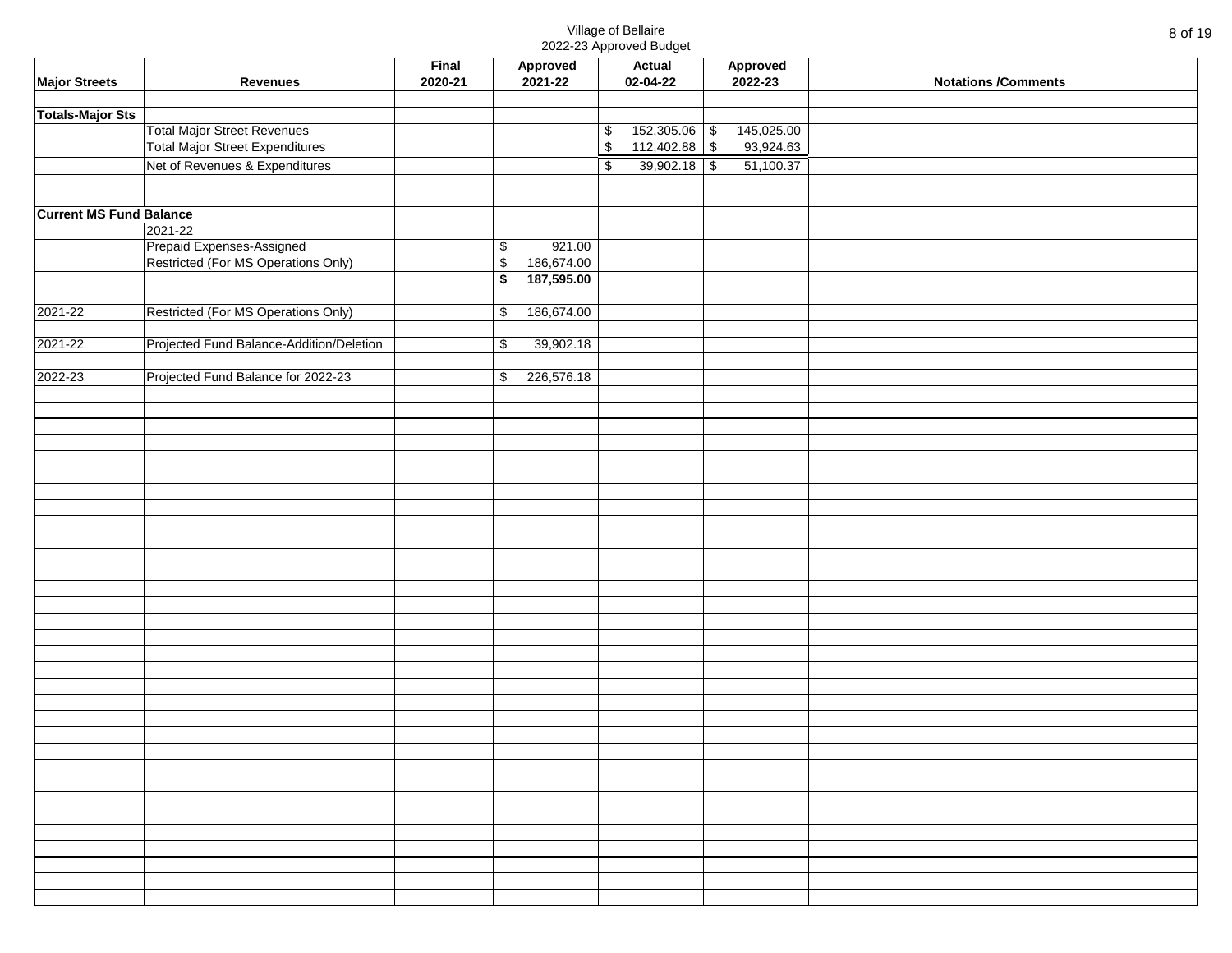|                      |                                     | Final                             | <b>Approved</b>          |     | <b>Actual</b>   |     | <b>Approved</b>          |                                                       |
|----------------------|-------------------------------------|-----------------------------------|--------------------------|-----|-----------------|-----|--------------------------|-------------------------------------------------------|
| <b>Local Streets</b> | <b>Revenues</b>                     | 2020-21                           | 2021-22                  |     | 02-04-22        |     | 2022-23                  | <b>Notations /Comments</b>                            |
| 203-000-403          | Taxes                               | 75,690.86<br>\$                   | \$<br>75,000.00          | -\$ | 73,105.88       | \$  | 92.700.00                | Estimated-based on tentative numbers from assessors   |
| 203-000-548          | State Grants (Hwy., Sts., Snow)     | 17,770.82<br>\$                   | \$<br>10,000.00          | \$  | 17,770.82       | \$  | 10,000.00                | Based on snow                                         |
| 203-000-549          | State MTF-Local Agency Disbursement | \$                                | \$                       | \$  |                 | \$  |                          |                                                       |
| 203-000-578.01       | Gas & Weight Tax                    | \$<br>46,358.93                   | \$<br>55,000.00          | \$  | 47,093.26       | \$  | 55,000.00                |                                                       |
| 203-000-586          | <b>Grant Income Trees</b>           | \$                                | \$                       | \$  |                 | \$  |                          |                                                       |
| 203-000-588          | Contributions                       | \$                                | \$                       | \$  | $\sim$          | \$  | $\sim$                   |                                                       |
| 203-000-664          | Interest                            | \$<br>1,198.84                    | \$<br>800.00             | \$  | 293.19          | \$  | 350.00                   |                                                       |
| 203-000-671          | Other Income                        | \$                                | \$                       | \$  | $\sim$          | \$  | $\sim$                   |                                                       |
| 203-000-680          | <b>Bond Proceeds</b>                | \$                                | \$                       |     |                 | \$  | ä,                       |                                                       |
| 203-000-687          | Refunds & Rebates                   | \$<br>11,103.05                   | \$<br>700.00             | \$  | 864.38          | \$  | 800.00                   |                                                       |
| 203-000-698          | Loan to Other Funds                 | \$                                | \$                       | \$  |                 | \$  | $\blacksquare$           |                                                       |
|                      | <b>Using Fund Balance</b>           | \$<br>$\mathcal{L}^{\mathcal{L}}$ | \$<br>195,173.91         | \$  | $\sim$          | \$  | $\sim$                   |                                                       |
|                      | Totals                              | 152,122.50<br>\$                  | \$<br>336,673.91         | S.  | 139,127.53      | \$  | 158,850.00               |                                                       |
|                      |                                     |                                   |                          |     |                 |     |                          |                                                       |
|                      | <b>Expenditures</b>                 |                                   |                          |     |                 |     |                          |                                                       |
| 203-446-702          | Wages                               | 13,913.35<br>\$                   | \$<br>19,820.43          | -\$ | $7,755.40$ \\$  |     | 17,498.68                |                                                       |
| 203-446-703          | Administration                      | \$<br>1,156.65                    | \$<br>1,146.01           | \$  | 604.46          | -\$ | 690.91                   |                                                       |
| 203-446-715          | <b>Employers Social Security</b>    | \$<br>1,030.56                    | \$<br>1,603.93           | \$  | $566.10$ \$     |     | 1,391.50                 |                                                       |
| 203-446-719          | Fringes-                            | \$<br>5,376.73                    | \$<br>7,256.80           | \$  | 2,749.86        | \$  | 6,429.35                 |                                                       |
| 203-446-723          | Unemployment & Workman's Comp       | \$<br>299.20                      | \$<br>1,000.00           | \$  | $357.35$ \\$    |     | 500.00                   |                                                       |
| 203-446-782          | Routine Maintenance                 | \$<br>2,357.52                    | \$<br>3,500.00           | \$  | $7,199.13$ \$   |     | 8,000.00                 | Dust control 2200, Cold patch, gravel                 |
| 203-446-784          | Tree trimming                       | \$<br>825.00                      | \$<br>3,000.00           | \$  | 3,076.00        | \$  | 3,000.00                 |                                                       |
| 203-446-787          | <b>Traffic Control</b>              | \$<br>2,793.64                    | \$<br>3,500.00           | \$  |                 | \$  | 2,000.00                 | Signs, crosswalks posts, road paint                   |
| 203-446-788          | <b>Winter Maintenance</b>           | \$                                | \$<br>17,200.00          | \$  | $\sim$          | \$  | 16,200.00                | Calcium choloride / sand / salt.                      |
| 203-446-803          | <b>Audit Fees</b>                   | \$<br>435.00                      | \$<br>450.00             | \$  | 443.70          | \$  | 475.00                   |                                                       |
| 203-446-821          | <b>Engineering Fees</b>             | \$<br>1,592.50                    | \$<br>$\sim$             | \$  | 2,250.00        |     |                          |                                                       |
| 203-446-860          | <b>Education and Training</b>       | \$                                | \$                       | \$  |                 | \$  |                          |                                                       |
| 203-446-874          | <b>Retirement-Pension</b>           | 1,348.32<br>\$                    | \$<br>2,096.64           | \$  | 706.40          | \$  | 1,818.96                 | Based on 10% of wages                                 |
| 203-446-910          | Insurance & Bonds                   | 541.67<br>\$                      | \$<br>600.00             | \$  | 523.00          | \$  | 600.00                   |                                                       |
| 203-446-922          | Electric                            | \$<br>645.50                      | \$<br>1,000.00           | \$  | 675.57          | \$  | 1,000.00                 |                                                       |
| 203-446-930          | Repair & Maintenance                | 857.16<br>\$                      | \$<br>3,000.00           | \$  | 84.51           | -\$ | 1,000.00                 |                                                       |
| 203-446-931          | Sidewalks-Construction              | \$<br>37,590.98                   | \$<br>35,000.00          | \$  | 26,887.50       | \$  | ä,                       | <b>Current List Complete</b>                          |
| 203-446-943          | <b>Equipment Rental</b>             | 23,247.26<br>\$                   | \$<br>30,000.00          | \$  | 6,707.68        | \$  | 30,000.00                |                                                       |
| 203-446-955          | Non-Budget Property Tax Refund      | \$                                | \$                       | \$  |                 | \$  |                          |                                                       |
| 203-446-956          | Misc. Expense                       | \$<br>$\blacksquare$              | \$<br>6,500.00           | \$  | 5,250.00        | \$  | 6,500.00                 | Added 6000 for sweeper rental costs                   |
| 203-446-970          | Capital Outlay                      | \$<br>134,670.00                  | \$<br>200,000.00         | \$  | 206,260.00      | \$  | 110,625.00               | Repave S. Genessee-waiting for official quote         |
| 203-446-999          | Approp-Transfer Out                 | \$<br>$\blacksquare$              | \$<br>$\sim$             | \$  | $\sim$          | \$  | $\sim$                   |                                                       |
|                      | To Fund Balance                     | \$                                | \$                       | \$  |                 | \$  | $\sim$                   | Save for paving Broad Street 30,000; Use fund balance |
|                      |                                     | \$<br>228,681.04                  | \$<br>336,673.81         | \$  | 272,096.66      | \$  | 207,729.40               |                                                       |
|                      |                                     |                                   |                          |     |                 |     |                          |                                                       |
| 203-478-702          | Winter-Wages                        | $5,155.09$ \$<br>\$               | $\overline{\phantom{a}}$ | \$  | $5,847.09$ \\$  |     | $\overline{\phantom{a}}$ |                                                       |
| 203-478-715          | Winter-Social Security              | $358.51$ \$<br>\$                 | $\blacksquare$           | \$  | $416.59$ \$     |     | $\blacksquare$           |                                                       |
| 203-478-719          | Winter-Fringes                      | \$<br>$1,213.73$ \$               | $\blacksquare$           | \$  | $2,275.61$ \$   |     | $\blacksquare$           |                                                       |
| 203-478-788          | Winter Maintenance                  | 15,609.07<br>\$                   |                          | \$  |                 |     |                          |                                                       |
| 203-478-874          | Winter-Retirement                   | $392.75$ \$<br>\$                 |                          | \$  | $528.45$ \$     |     | $\blacksquare$           |                                                       |
| 203-478-943          | Winter-Equipment Rental             | $10,457.32$ \$<br>\$              | $\blacksquare$           | \$  | $17,640.34$ \$  |     | $\blacksquare$           |                                                       |
|                      |                                     | $33,186.47$ \$<br>\$              | $\blacksquare$           | \$  | $26,708.08$ \$  |     | $\sim$                   |                                                       |
|                      |                                     |                                   |                          |     |                 |     |                          |                                                       |
| Totals               |                                     | \$ 261,867.51                     | \$<br>336,673.81         | \$  | $298,804.74$ \$ |     | 207,729.40               |                                                       |
|                      |                                     |                                   |                          |     |                 |     |                          |                                                       |
|                      |                                     |                                   |                          |     |                 |     |                          |                                                       |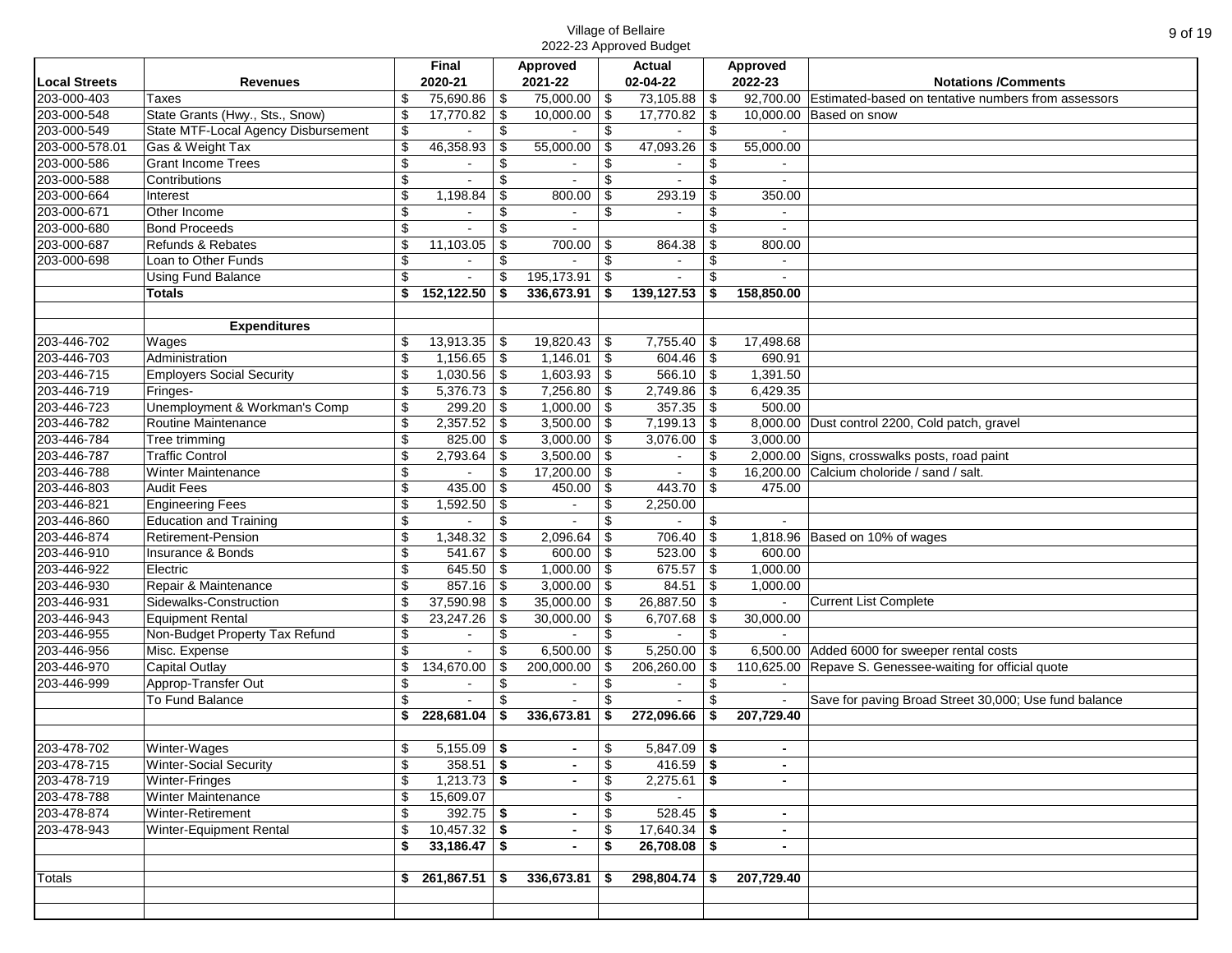| <b>Local Streets</b>           | <b>Revenues</b>                          | Final<br>2020-21 | <b>Approved</b><br>2021-22                 | <b>Actual</b><br>02-04-22                       | Approved<br>2022-23 | <b>Notations /Comments</b> |
|--------------------------------|------------------------------------------|------------------|--------------------------------------------|-------------------------------------------------|---------------------|----------------------------|
|                                |                                          |                  |                                            |                                                 |                     |                            |
| <b>Totals-Local Sts</b>        |                                          |                  |                                            |                                                 |                     |                            |
|                                | <b>Total Local Street Revenues</b>       |                  |                                            | $139,127.53$ \$<br>\$                           | 158,850.00          |                            |
|                                | <b>Total Local Street Expenditures</b>   |                  |                                            | $298,804.74$ \$<br>$\overline{\$}$              | 207,729.40          |                            |
|                                | Net of Revenues & Expenditures           |                  |                                            | $(159, 677.21)$ \$<br>$\boldsymbol{\mathsf{D}}$ | (48, 879.40)        |                            |
|                                |                                          |                  |                                            |                                                 |                     |                            |
| <b>Current LS Fund Balance</b> |                                          |                  |                                            |                                                 |                     |                            |
|                                | 2021-22                                  |                  |                                            |                                                 |                     |                            |
|                                | Prepaid Expenses-Assigned                |                  | 1,273.00<br>$\,$                           |                                                 |                     |                            |
|                                | Restricted (For LS Operations Only)      |                  | $\sqrt[6]{\frac{1}{2}}$<br>359,103.00      |                                                 |                     |                            |
|                                |                                          |                  | 360,376.00<br>$\overline{\bullet}$         |                                                 |                     |                            |
|                                |                                          |                  |                                            |                                                 |                     |                            |
| 2021-22                        | Restricted (For LS Operations Only)      |                  | 359,103.00<br>$\boldsymbol{\mathsf{S}}$    |                                                 |                     |                            |
|                                |                                          |                  |                                            |                                                 |                     |                            |
| 2021-22                        | Projected Fund Balance-Addition/Deletion |                  | $\boldsymbol{\mathsf{S}}$<br>(159, 677.21) |                                                 |                     |                            |
|                                |                                          |                  |                                            |                                                 |                     |                            |
| 2022-23                        | Projected Fund Balance for 2022-23       |                  | $\sqrt[6]{2}$<br>199,425.79                |                                                 |                     |                            |
|                                |                                          |                  |                                            |                                                 |                     |                            |
|                                |                                          |                  |                                            |                                                 |                     |                            |
|                                |                                          |                  |                                            |                                                 |                     |                            |
|                                |                                          |                  |                                            |                                                 |                     |                            |
|                                |                                          |                  |                                            |                                                 |                     |                            |
|                                |                                          |                  |                                            |                                                 |                     |                            |
|                                |                                          |                  |                                            |                                                 |                     |                            |
|                                |                                          |                  |                                            |                                                 |                     |                            |
|                                |                                          |                  |                                            |                                                 |                     |                            |
|                                |                                          |                  |                                            |                                                 |                     |                            |
|                                |                                          |                  |                                            |                                                 |                     |                            |
|                                |                                          |                  |                                            |                                                 |                     |                            |
|                                |                                          |                  |                                            |                                                 |                     |                            |
|                                |                                          |                  |                                            |                                                 |                     |                            |
|                                |                                          |                  |                                            |                                                 |                     |                            |
|                                |                                          |                  |                                            |                                                 |                     |                            |
|                                |                                          |                  |                                            |                                                 |                     |                            |
|                                |                                          |                  |                                            |                                                 |                     |                            |
|                                |                                          |                  |                                            |                                                 |                     |                            |
|                                |                                          |                  |                                            |                                                 |                     |                            |
|                                |                                          |                  |                                            |                                                 |                     |                            |
|                                |                                          |                  |                                            |                                                 |                     |                            |
|                                |                                          |                  |                                            |                                                 |                     |                            |
|                                |                                          |                  |                                            |                                                 |                     |                            |
|                                |                                          |                  |                                            |                                                 |                     |                            |
|                                |                                          |                  |                                            |                                                 |                     |                            |
|                                |                                          |                  |                                            |                                                 |                     |                            |
|                                |                                          |                  |                                            |                                                 |                     |                            |
|                                |                                          |                  |                                            |                                                 |                     |                            |
|                                |                                          |                  |                                            |                                                 |                     |                            |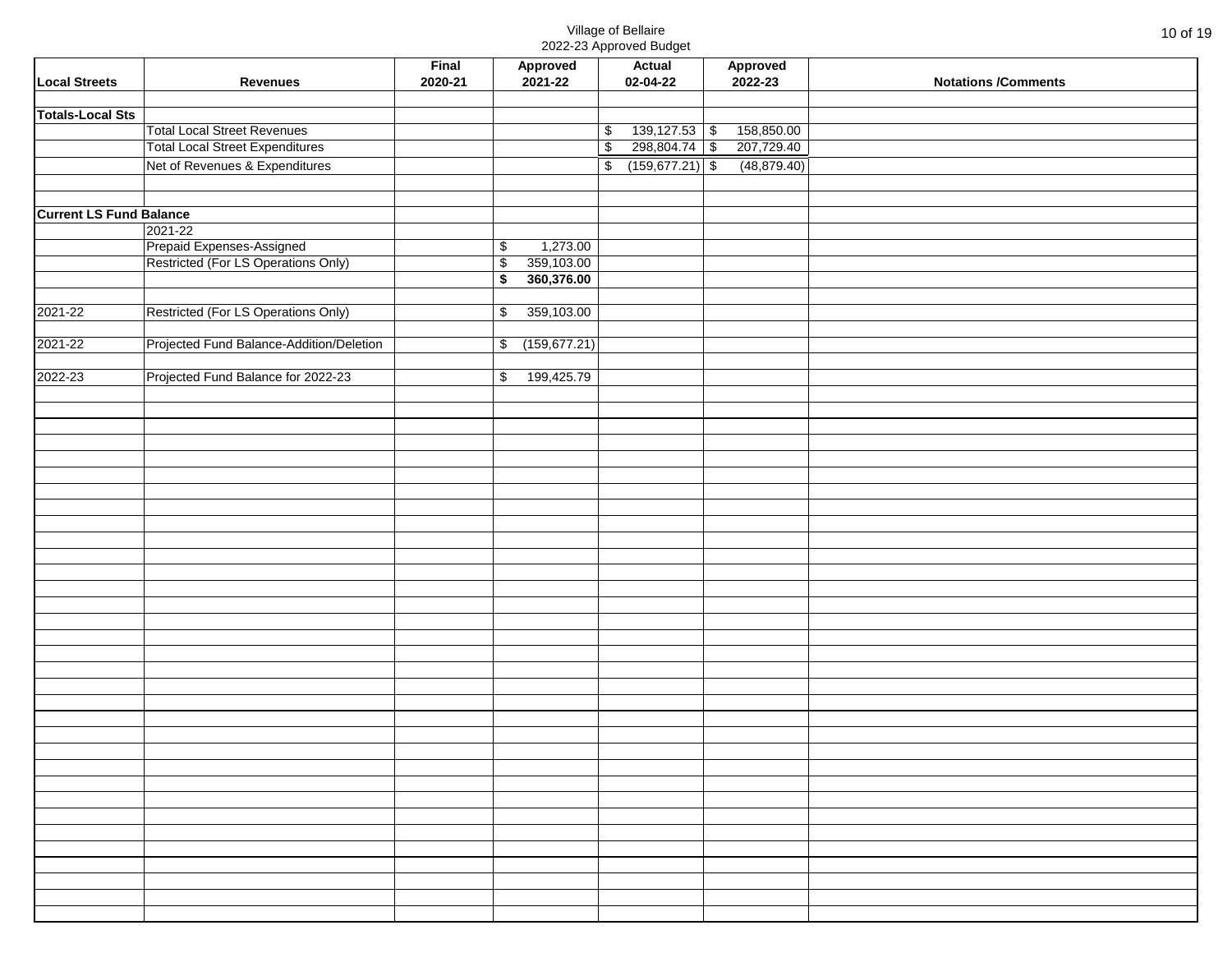|                      |                                    | <b>Final</b>          |                          | Approved       |    | <b>Actual</b>  | Approved         |                                                    |
|----------------------|------------------------------------|-----------------------|--------------------------|----------------|----|----------------|------------------|----------------------------------------------------|
| <b>Public Safety</b> | <b>Revenues</b>                    | 2020-21               |                          | 2021-22        |    | 02-04-22       | 2022-23          | <b>Notations /Comments</b>                         |
| 205-000-543          | State Grants PS 302 Funds          | \$<br>250.00          | \$                       | $500.00$ \$    |    |                | \$<br>$\sim$     |                                                    |
| 205-000-579          | Liquor Licenses-St. Shared Revenue | \$<br>3,551.65        | \$                       | 3,400.00       | \$ | 3,819.75       | \$<br>3,700.00   |                                                    |
| 205-000-628          | <b>Public Report Copies</b>        | \$<br>35.00           | \$                       | 50.00          | \$ | 60.00          | \$<br>50.00      |                                                    |
| 205-000-655          | Fines                              | \$<br>388.35          | \$                       | 1,000.00       | \$ | 891.62         | \$<br>1,000.00   |                                                    |
| 205-000-664          | Interest                           | \$                    | \$                       |                | \$ |                | \$<br>$\sim$     |                                                    |
| 205-000-671          | Other Revenue                      | \$<br>11.00           | \$                       | 500.00         | \$ | $\blacksquare$ | \$<br>500.00     |                                                    |
| 205-000-671.01       | Drug Forteiture Funds              |                       | \$                       | $\sim$         | \$ | $\blacksquare$ | \$<br>$\sim$     |                                                    |
| 205-000-672          | Grants                             | \$                    | \$                       |                | \$ |                | \$<br>$\sim$     |                                                    |
| 205-000-673          | Sale of fixed assets               | \$<br>$\sim$          | \$                       | $\blacksquare$ | \$ | $\blacksquare$ | \$<br>$\sim$     |                                                    |
| 205-000-687          | Refunds & Rebates                  | \$<br>125.28          | \$                       | 500.00         | \$ | 251.67         | \$<br>500.00     | FD Payment-Cell Phone                              |
| 205-000-699          | Approp. Transfer In                | \$<br>186,048.87      | \$                       | 189,435.91     |    | 140,000.00     | \$<br>237,021.19 | <b>From General Fund</b>                           |
|                      | <b>Using Fund Balance</b>          | \$                    |                          |                | \$ |                | \$               |                                                    |
|                      | Total                              | \$<br>$190,410.15$ \$ |                          | 195,385.91     | \$ | 145,023.04     | \$<br>242,771.19 |                                                    |
|                      |                                    |                       |                          |                |    |                |                  |                                                    |
|                      | <b>Expenditures</b>                |                       |                          |                |    |                |                  |                                                    |
| 205-301-702          | Wages                              | \$<br>96,488.31       | \$                       | 104,320.44     | S  | 104,001.64     | \$<br>137,670.33 |                                                    |
| 205-301-715          | <b>Employers Social Security</b>   | \$<br>7,240.64        | \$                       | 7,980.52       | \$ | 7,820.86       | \$<br>10,531.79  |                                                    |
| 205-301-719          | Fringes                            | \$<br>53,930.64       | \$                       | 54,282.66      | \$ | 54,772.00      | \$<br>59,141.76  |                                                    |
| 205-301-723          | Unemployment & Workman's Comp      | \$<br>721.86          | \$                       | 2,000.00       | \$ | 882.42         | \$<br>2,000.00   |                                                    |
| 205-301-727          | <b>Office Supplies</b>             | \$<br>162.91          | \$                       | 200.00         | \$ | 161.95         | \$<br>250.00     | Toner, paper, business cards                       |
| 205-301-730          | Postage                            | \$<br>63.21           | \$                       | 50.00          | \$ | 24.50          | \$<br>50.00      | Bill's # \$75.00                                   |
| 205-301-740          | <b>Operating Supplies</b>          | \$<br>4,368.79        | \$                       | 3,500.00       | \$ | 4,045.02       | \$<br>3,500.00   | ammo, uniforms; software support 260; Boots 150 ea |
| 205-301-741          | Forfeiture Drug Monies             | \$                    | \$                       |                | \$ |                | \$               |                                                    |
| 205-301-751          | Gas & Oil                          | \$<br>1,875.74        | \$                       | 2,000.00       | \$ | 2,828.75       | \$<br>2,500.00   |                                                    |
| 205-301-802          | <b>Legal Fees</b>                  | \$                    | \$                       |                | \$ |                | \$<br>$\sim$     |                                                    |
| 205-301-803          | <b>Audit Fees</b>                  | \$<br>217.50          | \$                       | 300.00         | \$ | 221.85         | \$<br>300.00     |                                                    |
| 205-301-850          | Telephone                          | \$<br>1,871.41        | \$                       | 1,900.00       | \$ | 1,685.46       | \$<br>1,900.00   | Charter phone, AT & T Cell                         |
| 205-301-851          | Radio & Radar Maintenance          | \$                    | \$                       | 500.00         | \$ | 2,170.59       | \$<br>500.00     |                                                    |
| 205-301-860          | <b>Transportation &amp; Travel</b> | \$<br>132.85          | \$                       | 500.00         | \$ |                | \$<br>500.00     |                                                    |
| 205-301-870          | Education & Training               | \$<br>75.00           | \$                       | 750.00         | \$ | 8,681.00       | \$<br>700.00     |                                                    |
| 205-301-872          | Police Academy Expenses            | \$                    | \$                       |                | \$ |                | \$               |                                                    |
| 205-301-874          | Retirement                         | \$<br>9,343.77        | \$                       | 9,477.27       | \$ | 9,303.88       | \$<br>13,767.03  | Based on 10% of wages                              |
| 205-301-900          | Printing & Publishing              | \$<br>27.40           | \$                       | 50.00          | \$ |                | \$<br>50.00      |                                                    |
| 205-301-910          | Insurance & Bonds                  | \$<br>3,000.50        | \$                       | 3,200.00       | \$ | 2,956.00       | \$<br>3,300.00   |                                                    |
| 205-301-930          | Repairs & Maintenance              | \$<br>4,157.64        | \$                       | 3,000.00       | \$ | 5,959.85       | \$<br>3,000.00   |                                                    |
| 205-301-950          | Dues & Subscriptions               | \$                    | \$                       |                | \$ | $\sim$         | \$<br>$\sim$     |                                                    |
| 205-301-956          | Misc. Expense                      | \$<br>379.31          | \$                       | 1,375.00       | \$ | 190.30         | \$<br>1,300.00   |                                                    |
| 205-301-970          | Capital Outlay                     | \$<br>$\sim$          | \$                       | $\sim$         | \$ | $\sim$         | \$               | 49,000.00 Police Vehicle                           |
|                      | To Fund Balance                    | \$                    | $\overline{\mathcal{S}}$ |                | \$ |                | \$               | \$7,000 to CD for police vehicle when time.        |
|                      | <b>Totals</b>                      | \$<br>184,057.48      | \$                       | 195,385.89     | \$ | 205,706.07     | \$<br>289,960.92 |                                                    |
|                      |                                    |                       |                          |                |    |                |                  |                                                    |
|                      |                                    |                       |                          |                |    |                |                  |                                                    |
|                      |                                    |                       |                          |                |    |                |                  |                                                    |
|                      |                                    |                       |                          |                |    |                |                  |                                                    |
|                      |                                    |                       |                          |                |    |                |                  |                                                    |
|                      |                                    |                       |                          |                |    |                |                  |                                                    |
|                      |                                    |                       |                          |                |    |                |                  |                                                    |
|                      |                                    |                       |                          |                |    |                |                  |                                                    |
|                      |                                    |                       |                          |                |    |                |                  |                                                    |
|                      |                                    |                       |                          |                |    |                |                  |                                                    |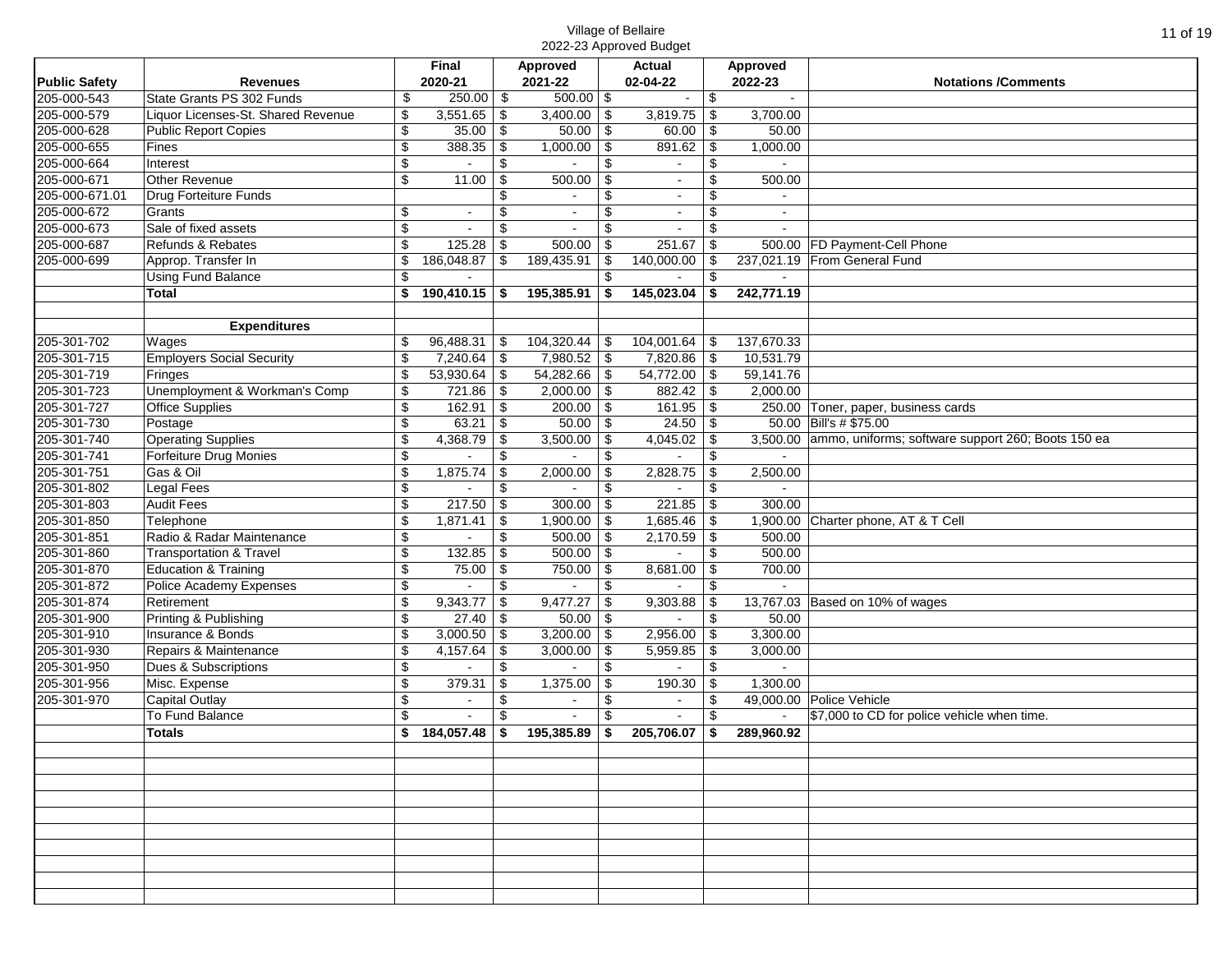|                              |                                          | Final   | Approved<br>2021-22                     | Actual                                      | Approved<br>2022-23 | <b>Notations /Comments</b> |
|------------------------------|------------------------------------------|---------|-----------------------------------------|---------------------------------------------|---------------------|----------------------------|
| <b>Public Safety</b>         | <b>Revenues</b>                          | 2020-21 |                                         | 02-04-22                                    |                     |                            |
| <b>Totals-Public Safety</b>  |                                          |         |                                         |                                             |                     |                            |
|                              | <b>Total Public Safety Revenues</b>      |         |                                         | $145,023.04$ \$<br>\$                       | 242,771.19          |                            |
|                              | <b>Total Public Safety Expenditures</b>  |         |                                         | $205,706.07$ \$<br>$\overline{\mathcal{L}}$ | 289,960.92          |                            |
|                              | Net of Revenues & Expenditures           |         |                                         | $(60, 683.03)$ \$<br>$\bullet$              | (47, 189.73)        |                            |
|                              |                                          |         |                                         |                                             |                     |                            |
| <b>Total PS Fund Balance</b> |                                          |         |                                         |                                             |                     |                            |
|                              | 2021-22                                  |         | 74,012.00<br>$\boldsymbol{\mathsf{\$}}$ |                                             |                     |                            |
|                              |                                          |         |                                         |                                             |                     |                            |
| 2021-22                      | Projected Fund Balance-Addition/Deletion |         | $\sqrt{2}$<br>(60, 683.03)              |                                             |                     |                            |
| 2022-23                      | Projected Fund Balance for 2022-23       |         | 13,328.97<br>$\,$                       |                                             |                     |                            |
|                              |                                          |         |                                         |                                             |                     |                            |
|                              |                                          |         |                                         |                                             |                     |                            |
|                              |                                          |         |                                         |                                             |                     |                            |
|                              |                                          |         |                                         |                                             |                     |                            |
|                              |                                          |         |                                         |                                             |                     |                            |
|                              |                                          |         |                                         |                                             |                     |                            |
|                              |                                          |         |                                         |                                             |                     |                            |
|                              |                                          |         |                                         |                                             |                     |                            |
|                              |                                          |         |                                         |                                             |                     |                            |
|                              |                                          |         |                                         |                                             |                     |                            |
|                              |                                          |         |                                         |                                             |                     |                            |
|                              |                                          |         |                                         |                                             |                     |                            |
|                              |                                          |         |                                         |                                             |                     |                            |
|                              |                                          |         |                                         |                                             |                     |                            |
|                              |                                          |         |                                         |                                             |                     |                            |
|                              |                                          |         |                                         |                                             |                     |                            |
|                              |                                          |         |                                         |                                             |                     |                            |
|                              |                                          |         |                                         |                                             |                     |                            |
|                              |                                          |         |                                         |                                             |                     |                            |
|                              |                                          |         |                                         |                                             |                     |                            |
|                              |                                          |         |                                         |                                             |                     |                            |
|                              |                                          |         |                                         |                                             |                     |                            |
|                              |                                          |         |                                         |                                             |                     |                            |
|                              |                                          |         |                                         |                                             |                     |                            |
|                              |                                          |         |                                         |                                             |                     |                            |
|                              |                                          |         |                                         |                                             |                     |                            |
|                              |                                          |         |                                         |                                             |                     |                            |
|                              |                                          |         |                                         |                                             |                     |                            |
|                              |                                          |         |                                         |                                             |                     |                            |
|                              |                                          |         |                                         |                                             |                     |                            |
|                              |                                          |         |                                         |                                             |                     |                            |
|                              |                                          |         |                                         |                                             |                     |                            |
|                              |                                          |         |                                         |                                             |                     |                            |
|                              |                                          |         |                                         |                                             |                     |                            |
|                              |                                          |         |                                         |                                             |                     |                            |
|                              |                                          |         |                                         |                                             |                     |                            |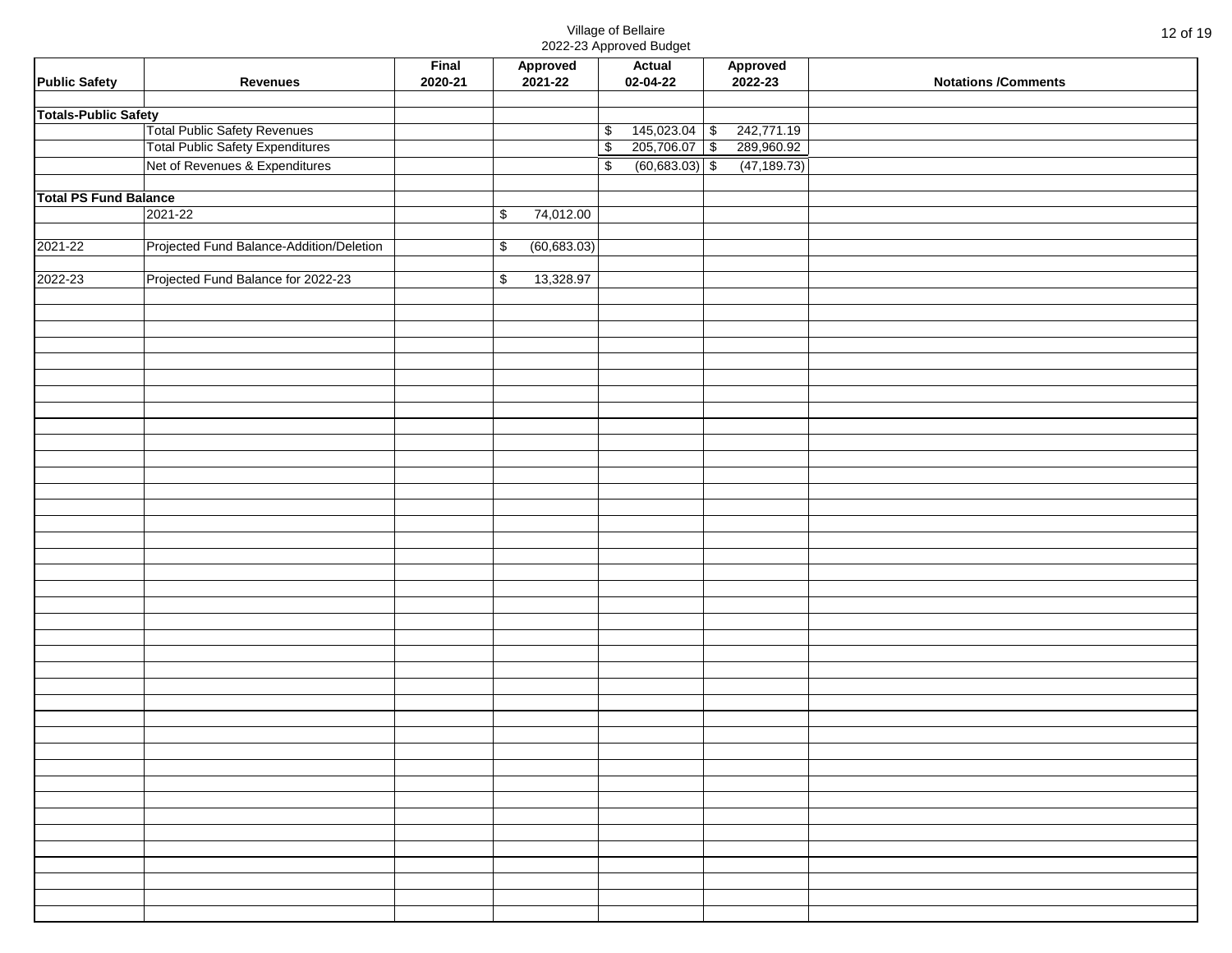|                             |                                         |                           | <b>Final</b>   | Approved             | <b>Actual</b>         | Approved                       |                                                               |
|-----------------------------|-----------------------------------------|---------------------------|----------------|----------------------|-----------------------|--------------------------------|---------------------------------------------------------------|
| <b>Cemetery Fund</b>        | Revenues                                |                           | 2020-21        | 2021-22              | 02-04-22              | 2022-23                        | <b>Notations /Comments</b>                                    |
| 209-000-627                 | <b>Grave Openings</b>                   | \$                        |                | \$                   | \$<br>$\blacksquare$  | \$<br>$\sim$                   |                                                               |
| 209-000-647                 | Sale of Cemetery Lots                   | \$                        | 10,725.00      | \$<br>7,000.00       | \$<br>6,475.00        | \$<br>7,000.00                 |                                                               |
| 209-000-664                 | Interest                                | \$                        | 146.88         | \$<br>150.00         | \$<br>110.95          | \$<br>125.00                   |                                                               |
| 209-000-671                 | Other Revenue                           | \$                        | 75.00          | \$                   | \$<br>$\blacksquare$  | \$                             |                                                               |
| 209-000-674                 | Contributions from Public Enterprise    | \$                        | $\blacksquare$ | \$<br>5,736.28       | \$<br>$\sim$          | \$                             | 3,520.53 Based on 2022-23 exp-rev difference                  |
| 209-000-675                 | Vlg. Contribution                       | $\boldsymbol{\mathsf{S}}$ |                | \$                   |                       | \$                             |                                                               |
| 209-000-687                 | Refunds & Rebates                       | \$                        | 1,274.00       | \$<br>$\sim$         | \$<br>$\blacksquare$  | \$<br>$\sim$                   |                                                               |
| 209-000-699                 | Approp Transfer In                      | \$                        |                | \$<br>5,736.29       | \$                    | \$                             | 3,520.54 Based on 2022-23 exp-rev difference                  |
|                             | <b>Using Fund Balance</b>               | \$                        | $\blacksquare$ |                      | \$<br>$\blacksquare$  |                                |                                                               |
|                             | <b>Totals</b>                           | \$                        | 12,220.88      | \$<br>18,622.57      | \$<br>6,585.95        | \$<br>14,166.07                |                                                               |
|                             |                                         |                           |                |                      |                       |                                |                                                               |
|                             |                                         |                           |                |                      |                       |                                |                                                               |
|                             | <b>Expenditures</b>                     |                           |                |                      |                       |                                |                                                               |
| 209-276-702                 | Wages                                   | \$                        | 5,392.60       | \$<br>10,481.05      | \$<br>4,818.41        | \$<br>6,148.82                 | Seasonal Mower Wages                                          |
| 209-276-703                 | Administration                          | \$                        | 108.36         | \$<br>116.89         | \$<br>206.85          | \$<br>235.04                   |                                                               |
| 209-276-715                 | <b>Employers Social Security</b>        | \$                        | 377.59         | \$<br>810.74         | \$<br>339.47          | \$<br>488.36                   |                                                               |
| 209-276-719                 | Fringes                                 | \$                        | 657.70         | \$<br>1,304.11       | \$<br>847.21          | \$<br>1,299.95                 |                                                               |
| 209-276-723                 | Unemployment & Workman's Comp           | $\overline{\$}$           | 188.88         | \$<br>225.00         | \$<br>281.54          | \$<br>300.00                   |                                                               |
| 209-276-727                 | <b>Office Supplies</b>                  | $\sqrt[6]{3}$             | $\sim$         | \$<br>$\sim$         | \$<br>$\blacksquare$  | \$<br>$\overline{\phantom{a}}$ |                                                               |
| 209-276-730                 | Postage                                 | \$                        |                | \$                   | \$                    | \$<br>$\sim$                   |                                                               |
| 209-276-740                 | <b>Operating Supplies</b>               | \$                        | 314.00         | \$<br>500.00         | \$<br>492.62          | \$<br>500.00                   |                                                               |
| 209-276-751                 | Gas & Oil                               | \$                        | 146.35         | \$<br>250.00         | \$<br>$\blacksquare$  | \$<br>250.00                   | Gas/Oil for equipment-pd to MP (cost due to increased mowing) |
| 209-276-801                 | <b>Contractual Services</b>             | \$                        | $\sim$         | \$<br>$\blacksquare$ | \$<br>$\blacksquare$  | \$<br>$\sim$                   |                                                               |
| 209-276-802                 | Legal Fees                              | \$                        | $\sim$         | \$<br>$\blacksquare$ | \$<br>$\blacksquare$  | \$<br>$\mathbf{r}$             |                                                               |
| 209-276-821                 | Engineering                             | \$                        | $\sim$         | \$<br>$\blacksquare$ | \$<br>$\overline{a}$  | \$<br>$\sim$                   |                                                               |
| 209-276-874                 | Retirement-Pension                      | \$                        | 285.06         | \$<br>1,059.79       | \$<br>231.17          | \$<br>638.39                   |                                                               |
| 209-276-900                 | Printing & Publishing                   | \$                        | 75.10          | \$<br>50.00          | \$<br>$\blacksquare$  | \$<br>50.00                    | Help Wanted Ad                                                |
| 209-276-910                 | Insurance & Bonds                       | \$                        | 228.17         | \$<br>250.00         | \$<br>225.00          | \$<br>250.00                   |                                                               |
| 209-276-922                 | Electric                                | \$                        | 375.90         | \$<br>375.00         | \$<br>401.81          | \$<br>375.00                   |                                                               |
| 209-276-930                 | Repair & Maintenance                    | \$                        | 2,026.31       | \$<br>2,000.00       | \$<br>70.38           | \$<br>1,000.00                 |                                                               |
| 209-276-943                 | <b>Equipment Rental</b>                 | \$                        | 1,421.98       | \$<br>1,200.00       | \$<br>2,518.51        | \$<br>2,000.00                 |                                                               |
| 209-276-956                 | Misc. Expense                           | \$                        |                | \$                   |                       | \$<br>$\sim$                   |                                                               |
| 209-276-970                 | <b>Capital Outlay</b>                   | \$                        | $\blacksquare$ | \$<br>$\blacksquare$ | \$<br>$\blacksquare$  | \$<br>$\blacksquare$           |                                                               |
|                             | To Fund Balance                         | \$                        | $\sim$         | \$<br>÷,             | \$<br>$\overline{a}$  | \$<br>$\sim$                   |                                                               |
|                             | <b>Totals</b>                           | \$                        | 11,598.00      | \$<br>18,622.57      | \$<br>10,432.97       | \$<br>13,535.55                |                                                               |
|                             |                                         |                           |                |                      |                       |                                |                                                               |
| <b>Totals-Cemetery Fund</b> |                                         |                           |                |                      |                       |                                |                                                               |
|                             | <b>Total Cemetery Fund Revenues</b>     |                           |                |                      | \$<br>$6,585.95$ \$   | 14,166.07                      |                                                               |
|                             | <b>Total Cemetery Fund Expenditures</b> |                           |                |                      | \$<br>$10,432.97$ \$  | 13,535.55                      |                                                               |
|                             |                                         |                           |                |                      |                       |                                |                                                               |
|                             | Net of Revenues & Expenditures          |                           |                |                      | \$<br>$(3,847.02)$ \$ | 630.52                         |                                                               |
|                             |                                         |                           |                |                      |                       |                                |                                                               |
|                             |                                         |                           |                |                      |                       |                                |                                                               |
|                             |                                         |                           |                |                      |                       |                                |                                                               |
|                             |                                         |                           |                |                      |                       |                                |                                                               |
|                             |                                         |                           |                |                      |                       |                                |                                                               |
|                             |                                         |                           |                |                      |                       |                                |                                                               |
|                             |                                         |                           |                |                      |                       |                                |                                                               |
|                             |                                         |                           |                |                      |                       |                                |                                                               |
|                             |                                         |                           |                |                      |                       |                                |                                                               |
|                             |                                         |                           |                |                      |                       |                                |                                                               |
|                             |                                         |                           |                |                      |                       |                                |                                                               |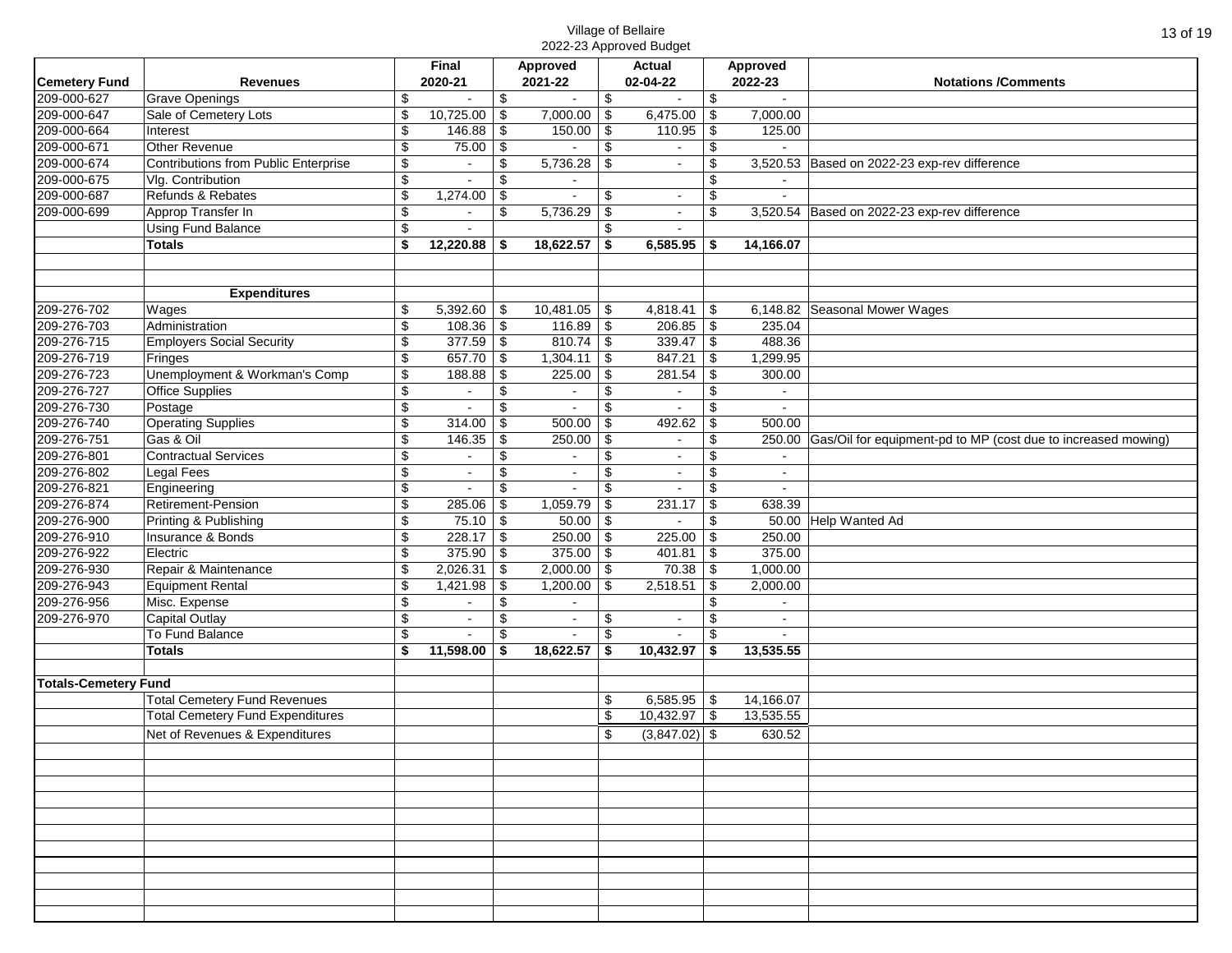| <b>Cemetery Fund</b>         | <b>Revenues</b>                          | Final<br>2020-21 | Approved<br>2021-22                  | Actual<br>02-04-22 | Approved<br>2022-23 | <b>Notations /Comments</b> |
|------------------------------|------------------------------------------|------------------|--------------------------------------|--------------------|---------------------|----------------------------|
| <b>Total CF Fund Balance</b> |                                          |                  |                                      |                    |                     |                            |
|                              |                                          |                  |                                      |                    |                     |                            |
|                              | 2021-22<br>Prepaid Expenses              |                  | 93.00                                |                    |                     |                            |
|                              |                                          |                  | $\sqrt[6]{\frac{1}{2}}$              |                    |                     |                            |
|                              | Non Spendable Trust                      |                  | $\overline{\$}$<br>88,042.00         |                    |                     |                            |
|                              | Operations                               |                  | 3,001.00<br>$\bullet$                |                    |                     |                            |
|                              |                                          |                  | $\sqrt[6]{\frac{1}{2}}$<br>91,136.00 |                    |                     |                            |
| 2021-22                      |                                          |                  |                                      |                    |                     |                            |
|                              | Operations                               |                  | 3,001.00<br>$\overline{\mathcal{E}}$ |                    |                     |                            |
|                              |                                          |                  |                                      |                    |                     |                            |
| 2021-22                      | Projected Fund Balance-Addition/Deletion |                  | (3,847.02)<br>$\sqrt{\frac{2}{3}}$   |                    |                     |                            |
|                              |                                          |                  |                                      |                    |                     |                            |
| 2022-23                      | Projected Fund Balance for 2022-23       |                  | $\overline{\mathcal{E}}$<br>(846.02) |                    |                     |                            |
|                              |                                          |                  |                                      |                    |                     |                            |
|                              |                                          |                  |                                      |                    |                     |                            |
|                              |                                          |                  |                                      |                    |                     |                            |
|                              |                                          |                  |                                      |                    |                     |                            |
|                              |                                          |                  |                                      |                    |                     |                            |
|                              |                                          |                  |                                      |                    |                     |                            |
|                              |                                          |                  |                                      |                    |                     |                            |
|                              |                                          |                  |                                      |                    |                     |                            |
|                              |                                          |                  |                                      |                    |                     |                            |
|                              |                                          |                  |                                      |                    |                     |                            |
|                              |                                          |                  |                                      |                    |                     |                            |
|                              |                                          |                  |                                      |                    |                     |                            |
|                              |                                          |                  |                                      |                    |                     |                            |
|                              |                                          |                  |                                      |                    |                     |                            |
|                              |                                          |                  |                                      |                    |                     |                            |
|                              |                                          |                  |                                      |                    |                     |                            |
|                              |                                          |                  |                                      |                    |                     |                            |
|                              |                                          |                  |                                      |                    |                     |                            |
|                              |                                          |                  |                                      |                    |                     |                            |
|                              |                                          |                  |                                      |                    |                     |                            |
|                              |                                          |                  |                                      |                    |                     |                            |
|                              |                                          |                  |                                      |                    |                     |                            |
|                              |                                          |                  |                                      |                    |                     |                            |
|                              |                                          |                  |                                      |                    |                     |                            |
|                              |                                          |                  |                                      |                    |                     |                            |
|                              |                                          |                  |                                      |                    |                     |                            |
|                              |                                          |                  |                                      |                    |                     |                            |
|                              |                                          |                  |                                      |                    |                     |                            |
|                              |                                          |                  |                                      |                    |                     |                            |
|                              |                                          |                  |                                      |                    |                     |                            |
|                              |                                          |                  |                                      |                    |                     |                            |
|                              |                                          |                  |                                      |                    |                     |                            |
|                              |                                          |                  |                                      |                    |                     |                            |
|                              |                                          |                  |                                      |                    |                     |                            |
|                              |                                          |                  |                                      |                    |                     |                            |
|                              |                                          |                  |                                      |                    |                     |                            |
|                              |                                          |                  |                                      |                    |                     |                            |
|                              |                                          |                  |                                      |                    |                     |                            |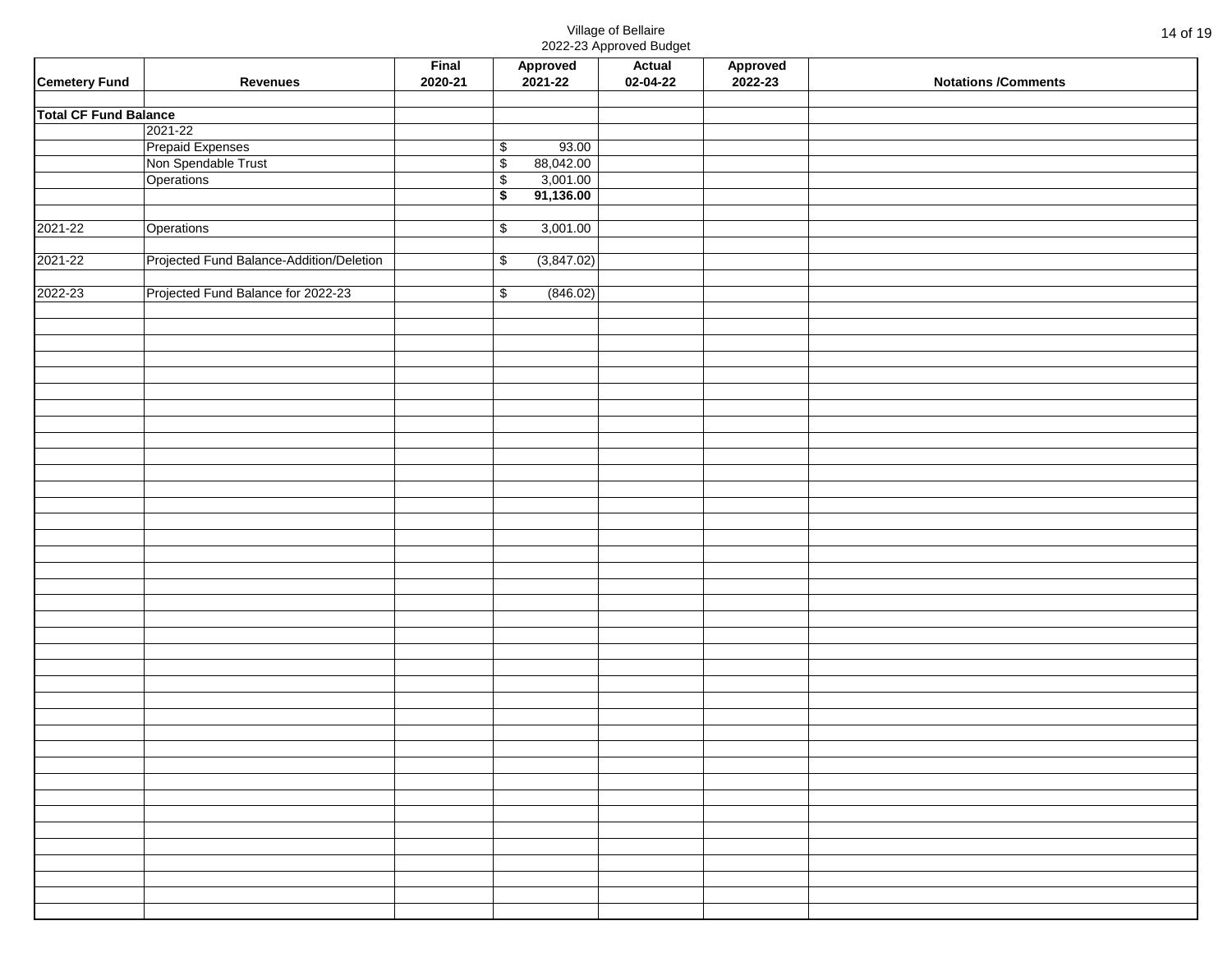|                   |                                  | Final                                     |                                | <b>Approved</b> |                         | <b>Actual</b>            |                                  | Approved       |                                                               |
|-------------------|----------------------------------|-------------------------------------------|--------------------------------|-----------------|-------------------------|--------------------------|----------------------------------|----------------|---------------------------------------------------------------|
| <b>Sewer Fund</b> | <b>Revenues</b>                  | 2020-21                                   |                                | 2021-22         |                         | 02-04-22                 |                                  | 2022-23        | <b>Notations /Comments</b>                                    |
| 590-000-403.11    | <b>Taxes</b>                     | 51,444.96<br>\$                           | \$                             | 50,000.00       | $\sqrt{3}$              | $49,581.73$ \$           |                                  |                | 50,000.00 Estimated-based on tentative numbers from assessors |
| 590-000-626       | <b>Sewer Service Connections</b> | $1,492.00$ \$<br>\$                       |                                | $\blacksquare$  | \$                      | $1,492.00$ \ \$          |                                  |                |                                                               |
| 590-000-641       | Penalties                        | 1,879.47<br>\$                            | \$                             | 4,000.00        | $\sqrt{3}$              | $3,344.30$ \$            |                                  | 4,000.00       |                                                               |
| 590-000-642       | Sewer Sales                      | 142,436.07<br>\$                          | $\overline{\$}$                | 135,000.00      | \$                      | $121,029.63$ \$          |                                  | 135,000.00     |                                                               |
| 590-000-643       | Sewer Ready                      | 254,268.18<br>\$                          | $\sqrt[6]{3}$                  | 230,000.00      | \$                      | $211,963.61$ \$          |                                  | 230,000.00     |                                                               |
| 590-000-644       | Sewer Replacement Income         | $7,512.53$ \$<br>\$                       |                                | 7,000.00        | $\sqrt{3}$              | $6,384.02$ \$            |                                  | 7,000.00       |                                                               |
| 590-000-645       | <b>Sewer Environmental Fees</b>  | 1,414.98<br>\$                            | $\sqrt{2}$                     | $1,300.00$ \$   |                         | $1,204.05$ \$            |                                  | 1,300.00       |                                                               |
| 590-000-646       | Sewer Sludge                     | 54,697.80<br>\$                           | $\overline{\mathbf{e}}$        | 54,000.00       | $\sqrt{ }$              | $46,550.25$ \$           |                                  | 54,000.00      |                                                               |
| 590-000-664       | Interest                         | 37.09<br>\$                               | $\overline{\boldsymbol{\phi}}$ | 125.00          | \$                      | $15.55$ \$               |                                  | 20.00          |                                                               |
| 590-000-664.04    | Interest-Bond Replacement        | \$<br>$\blacksquare$                      | \$                             | $\sim$          | \$                      | $\sim$                   | \$                               | $\bullet$      |                                                               |
| 590-000-664.05    | Interest- Sewer Sludge           | \$<br>$\blacksquare$                      | $\overline{\$}$                | $\sim$          | \$                      | $\omega$                 | \$                               | $\blacksquare$ |                                                               |
| 590-000-664.06    | Interest-Replacement Fund        | $\sqrt{2}$<br>$\blacksquare$              | $\overline{\$}$                | $\sim$          | $\sqrt[6]{3}$           | $\blacksquare$           | $\sqrt{2}$                       | $\sim$         |                                                               |
| 590-000-664.08    | Interest-Receiving Account       | $\sqrt[6]{\frac{1}{2}}$<br>$\blacksquare$ | $\overline{\mathbf{e}}$        | $\omega$        | \$                      | $\overline{\phantom{a}}$ | $\overline{\mathbf{e}}$          | $\bullet$      |                                                               |
| 590-000-664.10    | Interest-Revenue Bond            | \$<br>$\bullet$                           | \$                             | $\blacksquare$  | \$                      | $\sim$                   | \$                               | $\sim$         |                                                               |
| 590-000-664.11    | Interest-G.O. Bond Fund          | $\overline{\mathbf{e}}$<br>$\blacksquare$ | $\overline{\mathbf{e}}$        | $\sim$          | \$                      | $\blacksquare$           | \$                               | $\sim$         |                                                               |
| 590-000-671       | Other Revenue                    | \$                                        | $\overline{\$}$                | $\sim$          | $\overline{\mathbf{e}}$ | $\blacksquare$           | $\overline{\boldsymbol{\theta}}$ | $\sim$         |                                                               |
| 590-000-673       | Sale of Fixed Assets             | $(2,790.83)$ \$<br>\$                     |                                | $\omega$        | \$                      | $\omega$                 | $\overline{\$}$                  | $\sim$         |                                                               |
| 590-000-687       | Refunds & Rebates                | \$<br>$\blacksquare$                      | \$                             | $\sim$          | \$                      | $\sim$                   | \$                               | $\sim$         |                                                               |
| 590-000-696       | Sewer Sales-Bond Revenue         | $\sqrt[6]{\frac{1}{2}}$<br>$\sim$         | $\boldsymbol{\$}$              | $\sim$          | \$                      | $\blacksquare$           | \$                               | $\sim$         |                                                               |
| 590-000-699       | Approp Transfer In               | $\overline{\$}$<br>$\blacksquare$         | $\overline{\mathbf{e}}$        | $\blacksquare$  | \$                      | $\sim$                   | $\overline{\mathbf{e}}$          | $\sim$         |                                                               |
|                   | <b>Using Fund Balance</b>        | \$<br>$\omega$                            | $\mathbf{\$}$                  | $\blacksquare$  | \$                      | $\sim$                   | \$                               | $\sim$         |                                                               |
|                   |                                  | \$<br>512,392.25                          | \$                             | 481,425.00      | \$                      | 441,565.14               | <b>S</b>                         | 481,320.00     |                                                               |
|                   |                                  |                                           |                                |                 |                         |                          |                                  |                |                                                               |
|                   |                                  |                                           |                                |                 |                         |                          |                                  |                |                                                               |
|                   |                                  |                                           |                                |                 |                         |                          |                                  |                |                                                               |
|                   |                                  |                                           |                                |                 |                         |                          |                                  |                |                                                               |
|                   |                                  |                                           |                                |                 |                         |                          |                                  |                |                                                               |
|                   |                                  |                                           |                                |                 |                         |                          |                                  |                |                                                               |
|                   |                                  |                                           |                                |                 |                         |                          |                                  |                |                                                               |
|                   |                                  |                                           |                                |                 |                         |                          |                                  |                |                                                               |
|                   |                                  |                                           |                                |                 |                         |                          |                                  |                |                                                               |
|                   |                                  |                                           |                                |                 |                         |                          |                                  |                |                                                               |
|                   |                                  |                                           |                                |                 |                         |                          |                                  |                |                                                               |
|                   |                                  |                                           |                                |                 |                         |                          |                                  |                |                                                               |
|                   |                                  |                                           |                                |                 |                         |                          |                                  |                |                                                               |
|                   |                                  |                                           |                                |                 |                         |                          |                                  |                |                                                               |
|                   |                                  |                                           |                                |                 |                         |                          |                                  |                |                                                               |
|                   |                                  |                                           |                                |                 |                         |                          |                                  |                |                                                               |
|                   |                                  |                                           |                                |                 |                         |                          |                                  |                |                                                               |
|                   |                                  |                                           |                                |                 |                         |                          |                                  |                |                                                               |
|                   |                                  |                                           |                                |                 |                         |                          |                                  |                |                                                               |
|                   |                                  |                                           |                                |                 |                         |                          |                                  |                |                                                               |
|                   |                                  |                                           |                                |                 |                         |                          |                                  |                |                                                               |
|                   |                                  |                                           |                                |                 |                         |                          |                                  |                |                                                               |
|                   |                                  |                                           |                                |                 |                         |                          |                                  |                |                                                               |
|                   |                                  |                                           |                                |                 |                         |                          |                                  |                |                                                               |
|                   |                                  |                                           |                                |                 |                         |                          |                                  |                |                                                               |
|                   |                                  |                                           |                                |                 |                         |                          |                                  |                |                                                               |
|                   |                                  |                                           |                                |                 |                         |                          |                                  |                |                                                               |
|                   |                                  |                                           |                                |                 |                         |                          |                                  |                |                                                               |
|                   |                                  |                                           |                                |                 |                         |                          |                                  |                |                                                               |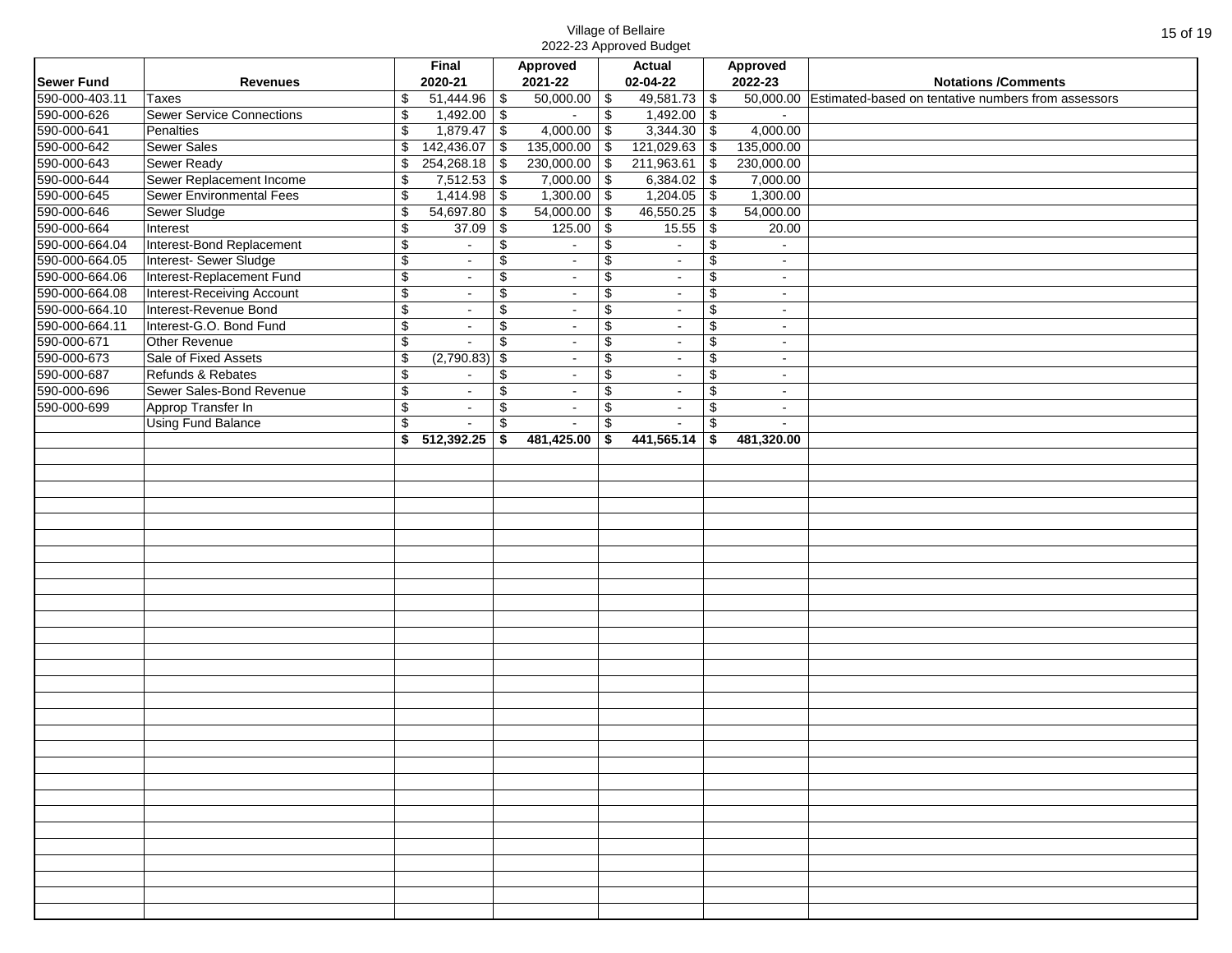|                |                                      |                                  | Final                   |               | Approved        |                         | Actual              |               | Approved                    |                                                                     |
|----------------|--------------------------------------|----------------------------------|-------------------------|---------------|-----------------|-------------------------|---------------------|---------------|-----------------------------|---------------------------------------------------------------------|
| <b>Sewer</b>   | <b>Expenditures</b>                  |                                  | 2020-21                 |               | 2021-22         |                         | 02-04-22            |               | 2022-23                     | <b>Notations /Comments</b>                                          |
| 590-548-702    | Wages                                | \$                               | 69,268.58 $\frac{1}{3}$ |               | $64,020.56$ \$  |                         | $66,675.12$ \$      |               | 69,950.90                   |                                                                     |
| 590-548-703    | Administration                       | \$                               | 11,021.28               | \$            | $11,415.21$ \\$ |                         | $9,977.52$ \\$      |               | 11,195.24                   |                                                                     |
| 590-548-715    | Employer's Social Security           | \$                               | $5,389.05$ \$           |               | $5,770.84$ \\$  |                         | $5,098.16$ \\$      |               | 6,207.68                    |                                                                     |
| 590-548-719    | Fringes                              | \$                               | 33,848.05               | \$            | 39,072.89       | \$                      | $29,812.38$ \$      |               | 41,536.20                   |                                                                     |
| 590-548-723    | Unemployment & Workman's Comp        | \$                               | 634.82                  | \$            | $1,000.00$ \ \$ |                         | $965.99$ \$         |               | 1.000.00                    |                                                                     |
| 590-548-727    | Office Supplies                      | \$                               |                         | \$            |                 | \$                      |                     | \$            |                             |                                                                     |
| 590-548-727.01 | Office Supplies-WWTP                 | \$                               |                         | \$            | 100.00          | \$                      | $\sim$              | \$            |                             | 100.00 Cartridges, paper                                            |
| 590-548-730    | Postage                              | \$                               | 1,024.84                | \$            | 1,050.00        | \$                      | 895.41              | \$            |                             | 1,050.00 Mail run water notices, Mailings                           |
| 590-548-730.01 | Postage-WWTP                         | \$                               |                         | \$            |                 | \$                      |                     | \$            |                             |                                                                     |
| 590-548-740    | <b>Operating Expenses</b>            | \$                               | 5,218.49                | \$            | 5,000.00        | \$                      | 4,000.63            | \$            |                             | 5,000.00 BSA 300/GIS 750/tablet/meter 642/sensus 1500; Internet 840 |
| 590-548-740.01 | Operating Expenses-WWTP              | \$                               | 43,321.68               | \$            | 40,000.00       | \$                      | 31,856.31           | -\$           |                             | 40,000.00 Alum & Metfloc/Lab supplies                               |
| 590-548-801    | Contractural Services                | \$                               |                         |               |                 |                         |                     | \$            |                             |                                                                     |
| 590-548-802    | Legal Fees                           | \$                               |                         | \$            |                 | \$                      |                     | \$            |                             |                                                                     |
| 590-548-803    | <b>Audit Fees</b>                    | \$                               | 1,087.50                | \$            | 1,100.00        | \$                      |                     |               | 1,200.00                    |                                                                     |
| 590-548-821    | <b>Engineering Fees</b>              | \$                               | 1,100.00                | \$            |                 | \$                      | $935.84$ \\$        |               |                             | 2,500.00 Screening Chamber                                          |
| 590-548-850.01 | Telephone                            | \$                               | 1,344.47                | \$            | 1,350.00        | \$                      | $1,173.57$ \\$      |               |                             | 1,350.00 Landline, Cell-Brad/Emerg; plan change                     |
| 590-548-860    | Transportation & Travel              | \$                               |                         | \$            | $250.00$ \ \$   |                         |                     | \$            | 250.00                      |                                                                     |
| 590-548-870    | Education & Training                 | \$                               |                         | \$            | $500.00$ \$     |                         | $485.00$ \ \$       |               |                             | 1,720.00 Rate Study Class/Staff CEC's to Maintain License           |
| 590-548-874    | Retirement-Pension                   | \$                               | 6,377.68                | \$            | 7,543.58        | \$                      | 5,991.58            | \$            |                             | 8,114.61 Based on 10% of wages                                      |
| 590-548-900    | Printing & Publishing                | $\overline{\boldsymbol{\theta}}$ | $37.00$ \$              |               |                 | \$                      |                     | \$            | $\mathcal{L}^{\mathcal{L}}$ | misc maintenance notices                                            |
| 590-548-910    | Insurance & Bonds                    | \$                               | $1,070.17$ \\$          |               | $1,200.00$ \\$  |                         | $1,084.00$ \ \$     |               | 1,200.00                    |                                                                     |
| 590-548-910.01 | Insurance & Bonds-WWTP               | \$                               | $2,785.00$ \$           |               | $3,000.00$ \$   |                         | $2,692.00$ \ \$     |               | 3,000.00                    |                                                                     |
| 590-548-921.01 | Heat-WWTP                            | \$                               | $3,260.45$ \$           |               | $3,500.00$ \$   |                         | $2,515.42$ \\$      |               | 3,500.00                    |                                                                     |
| 590-548-922    | Electric                             | \$                               | $3,834.03$ \$           |               | $6,500.00$ \$   |                         | $5,305.45$ \$       |               | 6,500.00                    |                                                                     |
| 590-548-922.01 | Electric-WWTP                        | \$                               | 35,177.66 \$            |               | $32,000.00$ \$  |                         | $34,496.41$ \$      |               | 35,000.00                   |                                                                     |
| 590-548-923.01 | Water & Sewer-WWTP                   | \$                               | 3,617.12                | \$            | $3,700.00$ \\$  |                         | 4,159.68 $\vert$ \$ |               | 3,700.00                    |                                                                     |
|                |                                      |                                  |                         |               |                 |                         |                     |               |                             | Screening Chamber/Lift #2 Refurb 100,000/Manhole Rehab if           |
| 590-548-930    | Repair & Maintenance                 | \$                               | 18,459.71               | \$            | 200,000.00      | \$                      | 191,100.74          | \$            | 250,000.00                  | possible                                                            |
| 590-548-930.01 | Repair & Maintenance-WWTP            | \$                               |                         |               | $15,000.00$ \\$ |                         | $14,856.17$ \\$     |               |                             | 50,000.00 Pond sampler 15,000/Aeration 20,000/Reg Maint 15000       |
| 590-548-943    | <b>Equipment Rental</b>              | \$                               | $7,295.91$ \$           |               | $10,000.00$ \$  |                         | $7,681.80$ \\$      |               | 10,000.00                   |                                                                     |
| 590-548-950    | Dues & Subscriptions                 | \$                               | 786.17                  | \$            | $800.00$ \$     |                         | $991.77$ \\$        |               |                             | 1,000.00 Miss Dig 814.77/MWEA 77/GTMC 100                           |
| 590-548-952    | Permits                              | \$                               | 1,950.00                | \$            | 1,950.00        | -\$                     | $1,950.00$ \ \$     |               |                             | 1,950.00 MDEQ annual permit /DEQ Discharge Permit fees              |
| 590-548-955    | Non Budget Property Tax Refunds      | \$                               |                         | \$            |                 |                         |                     | \$            |                             |                                                                     |
| 590-548-956    | Misc. Expense                        | \$                               | 2,608.49                | \$            | $200.00$ \ \$   |                         | 28.20               | -\$           | 200.00                      |                                                                     |
| 590-548-956.01 | Misc. Expense-WWTP                   | \$                               |                         | \$            | 200.00          | \$                      |                     | \$            | 200.00                      |                                                                     |
| 590-548-956.11 | Misc. Expense-G.O. Bond              | \$                               |                         | \$            | $\sim$          | \$                      | $\sim$              | \$            | $\sim$                      |                                                                     |
| 590-548-959    | Depreciation                         | \$                               | 78,594.67               | \$            |                 | \$                      |                     | \$            |                             |                                                                     |
| 590-548-970    | Capital Outlay                       | \$                               | $\sim$                  | \$            | 5,000.00        | \$                      | 2,654.69            | \$            | $\sim$                      |                                                                     |
| 590-548-970.01 | Capital Outlay-WWTP                  | \$                               |                         | \$            |                 | \$                      |                     | \$            | $\blacksquare$              |                                                                     |
| 590-548-990.11 | Bond Principal-G.O. Bond             | \$                               |                         | \$            |                 | \$                      | $\sim$              | \$            |                             |                                                                     |
| 590-548-995    | Interest-repay usda pre closing cost | \$                               | 4,549.25                | \$            | 4,297.50        | \$                      | 4,297.50            | \$            |                             | 3,870.00 Interest on 209,000 revenue bond                           |
| 590-548-995.11 | Interest-G.O. Bond 1998 Series ASB   | \$                               | $16,260.00$ \$          |               | $14,865.00$ \$  |                         | $14,865.00$ \$      |               | 12,540.00                   |                                                                     |
|                | To Fund Balance                      | \$                               | $\Delta \sim 10$        | $\sqrt[6]{2}$ | $\sim$          | $\overline{\mathbf{3}}$ | $\sim$              | $\sqrt[6]{3}$ |                             |                                                                     |
|                | <b>Totals</b>                        |                                  | \$372,146.30            |               | 480,385.58      | \$                      | $447,655.59$ \$     |               | 573,834.64                  |                                                                     |
|                |                                      |                                  |                         |               |                 |                         |                     |               |                             |                                                                     |
|                |                                      |                                  |                         |               |                 |                         |                     |               |                             |                                                                     |
|                |                                      |                                  |                         |               |                 |                         |                     |               |                             |                                                                     |
|                |                                      |                                  |                         |               |                 |                         |                     |               |                             |                                                                     |
|                |                                      |                                  |                         |               |                 |                         |                     |               |                             |                                                                     |
|                |                                      |                                  |                         |               |                 |                         |                     |               |                             |                                                                     |
|                |                                      |                                  |                         |               |                 |                         |                     |               |                             |                                                                     |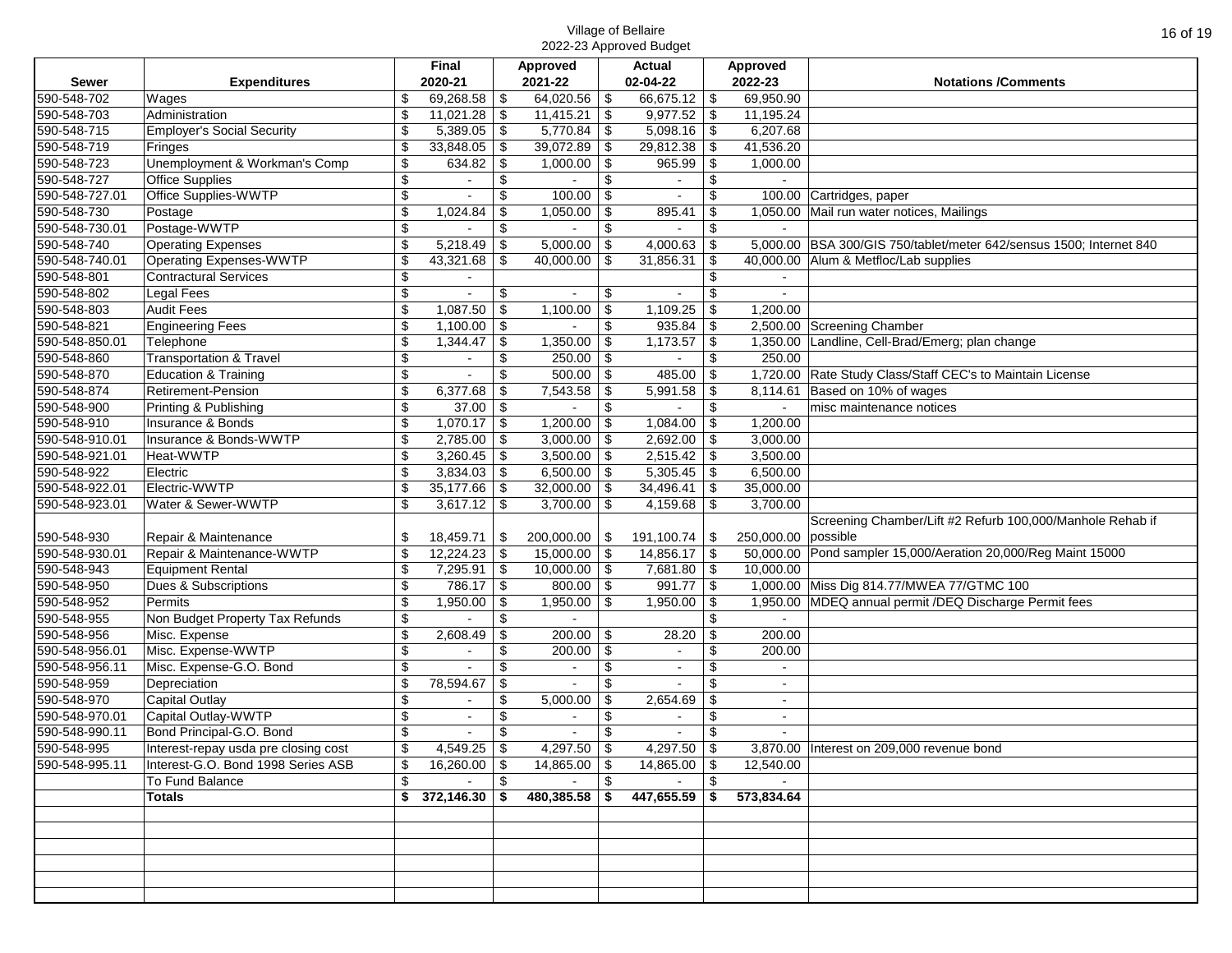| <b>Sewer Fund</b>             | <b>Revenues</b>                          | Final<br>2020-21 | <b>Approved</b><br>2021-22             | Actual<br>02-04-22                           | Approved<br>2022-23 | <b>Notations /Comments</b> |
|-------------------------------|------------------------------------------|------------------|----------------------------------------|----------------------------------------------|---------------------|----------------------------|
|                               |                                          |                  |                                        |                                              |                     |                            |
| <b>Totals-Sewer Fund Fund</b> |                                          |                  |                                        |                                              |                     |                            |
|                               | <b>Total Sewer Fund Revenues</b>         |                  |                                        | $441,565.14$ \$<br>\$                        | 481,320.00          |                            |
|                               | <b>Total Sewer Fund Expenditures</b>     |                  |                                        | $447,655.59$ \$<br>$\overline{\$}$           | 573,834.64          |                            |
|                               | Net of Revenues & Expenditures           |                  |                                        | $(6,090.45)$ \$<br>$\boldsymbol{\mathsf{D}}$ | (92, 514.64)        |                            |
|                               |                                          |                  |                                        |                                              |                     |                            |
| <b>Total SF Fund Balance</b>  |                                          |                  |                                        |                                              |                     |                            |
|                               | 2021-22                                  |                  |                                        |                                              |                     |                            |
|                               | Capital Assets Net Investments           |                  | 809,720.00<br>\$                       |                                              |                     |                            |
|                               | Restricted-Debt Svc                      |                  | 66,014.00<br>$\overline{\mathcal{L}}$  |                                              |                     |                            |
|                               | Unrestricted-Operatons                   |                  | 474,000.00<br>$\overline{\mathcal{E}}$ |                                              |                     |                            |
|                               |                                          |                  | \$1,349,734.00                         |                                              |                     |                            |
|                               |                                          |                  |                                        |                                              |                     |                            |
| 2021-22                       | <b>Unrestricted-For Operations Only</b>  |                  | 474,000.00<br>\$                       |                                              |                     |                            |
|                               |                                          |                  |                                        |                                              |                     |                            |
| 2021-22                       | Projected Fund Balance-Addition/Deletion |                  | $\overline{\$}$<br>(6,090.45)          |                                              |                     |                            |
|                               |                                          |                  |                                        |                                              |                     |                            |
| 2022-23                       | Projected Fund Balance for 2022-23       |                  | $$\mathbb{S}$$<br>467,909.55           |                                              |                     |                            |
|                               |                                          |                  |                                        |                                              |                     |                            |
|                               |                                          |                  |                                        |                                              |                     |                            |
|                               |                                          |                  |                                        |                                              |                     |                            |
|                               |                                          |                  |                                        |                                              |                     |                            |
|                               |                                          |                  |                                        |                                              |                     |                            |
|                               |                                          |                  |                                        |                                              |                     |                            |
|                               |                                          |                  |                                        |                                              |                     |                            |
|                               |                                          |                  |                                        |                                              |                     |                            |
|                               |                                          |                  |                                        |                                              |                     |                            |
|                               |                                          |                  |                                        |                                              |                     |                            |
|                               |                                          |                  |                                        |                                              |                     |                            |
|                               |                                          |                  |                                        |                                              |                     |                            |
|                               |                                          |                  |                                        |                                              |                     |                            |
|                               |                                          |                  |                                        |                                              |                     |                            |
|                               |                                          |                  |                                        |                                              |                     |                            |
|                               |                                          |                  |                                        |                                              |                     |                            |
|                               |                                          |                  |                                        |                                              |                     |                            |
|                               |                                          |                  |                                        |                                              |                     |                            |
|                               |                                          |                  |                                        |                                              |                     |                            |
|                               |                                          |                  |                                        |                                              |                     |                            |
|                               |                                          |                  |                                        |                                              |                     |                            |
|                               |                                          |                  |                                        |                                              |                     |                            |
|                               |                                          |                  |                                        |                                              |                     |                            |
|                               |                                          |                  |                                        |                                              |                     |                            |
|                               |                                          |                  |                                        |                                              |                     |                            |
|                               |                                          |                  |                                        |                                              |                     |                            |
|                               |                                          |                  |                                        |                                              |                     |                            |
|                               |                                          |                  |                                        |                                              |                     |                            |
|                               |                                          |                  |                                        |                                              |                     |                            |
|                               |                                          |                  |                                        |                                              |                     |                            |
|                               |                                          |                  |                                        |                                              |                     |                            |
|                               |                                          |                  |                                        |                                              |                     |                            |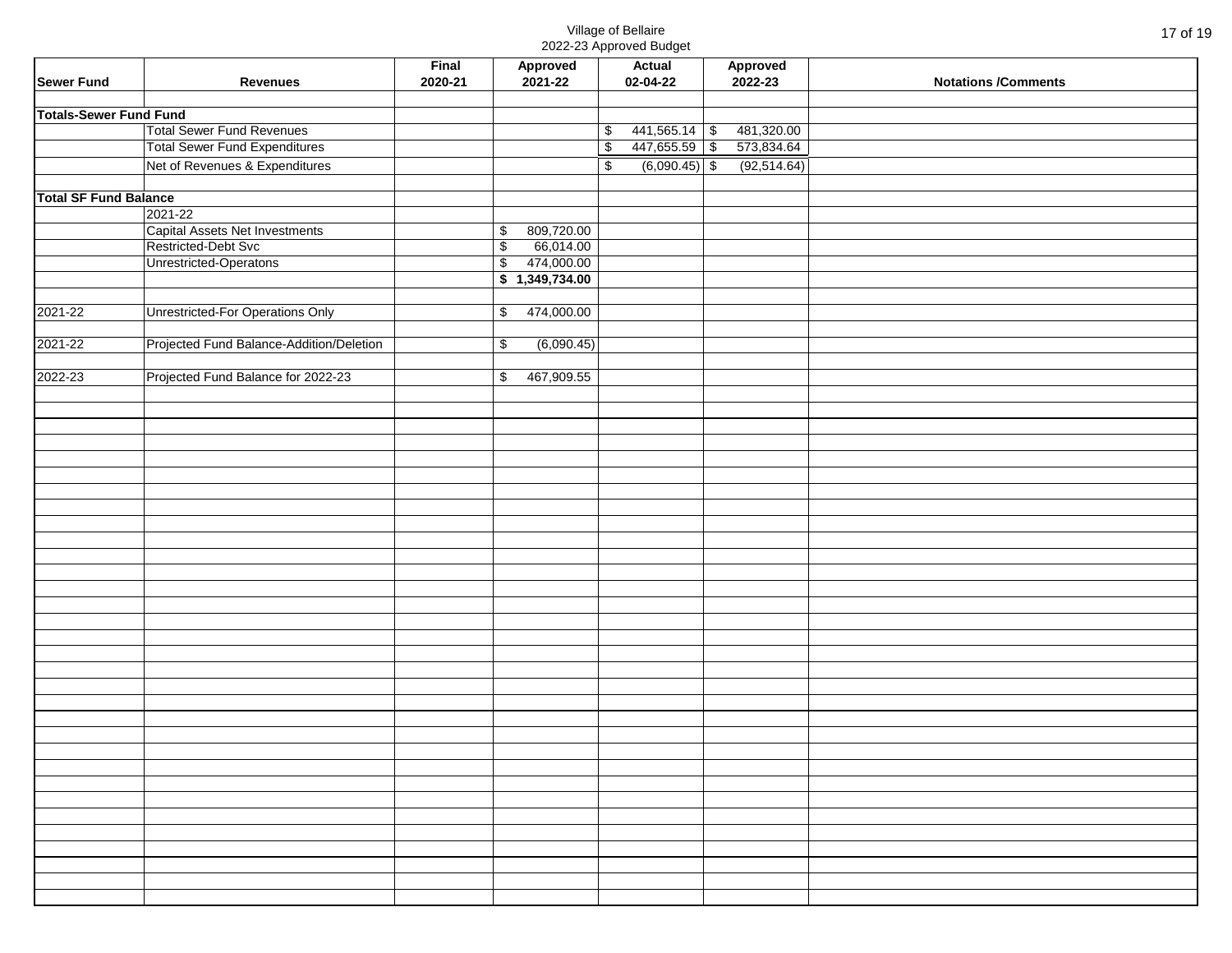|                   |                                    | <b>Final</b>         |                 | Approved               |     | Actual          |                                        | Approved     |                                                                    |
|-------------------|------------------------------------|----------------------|-----------------|------------------------|-----|-----------------|----------------------------------------|--------------|--------------------------------------------------------------------|
| <b>Water Fund</b> | <b>Revenues</b>                    | 2020-21              |                 | 2021-22                |     | 02-04-22        |                                        | 2022-23      | <b>Notations /Comments</b>                                         |
| 591-000-528       | Federal Revenue                    | \$                   | \$              |                        | \$  | 55,788.50       | \$                                     | $\mathbf{r}$ |                                                                    |
| 591-000-607       | On Fees                            | \$<br>1,576.00       | \$              | 2,700.00               | \$  | 2,251.00        | \$                                     | 2,500.00     |                                                                    |
| 591-000-626       | <b>Water Service Connections</b>   | 2,626.00<br>\$       | \$              |                        | \$  | 1,313.00        | \$                                     |              |                                                                    |
| 591-000-641       | Penalties                          | \$<br>1,246.39       | \$              | 2,000.00               | \$  | 2,275.88        | \$                                     | 2,200.00     |                                                                    |
| 591-000-642       | Sales                              | 140,308.68<br>\$     | \$              | 115,000.00             | \$  | 130,853.58      | \$                                     | 120,000.00   |                                                                    |
| 591-000-643       | <b>Water Ready</b>                 | 136,927.38<br>\$     | \$              | 120,000.00             | \$  | 117,884.44      | \$                                     | 120,000.00   |                                                                    |
| 591-000-644       | Water Replacement Income           | 9,780.31<br>\$       | \$              | 9,000.00               | \$  | 8,155.93        | $\overline{\boldsymbol{\mathfrak{s}}}$ | 9,000.00     |                                                                    |
| 591-000-645       | <b>Environmental Fees</b>          | 795.41<br>\$         | \$              | 725.00                 | \$  | 716.65          | \$                                     | 725.00       |                                                                    |
| 591-000-664       | Interest                           | \$                   | \$              |                        | \$  | $\blacksquare$  | \$                                     | $\mathbf{r}$ |                                                                    |
| 591-000-671       | Other Revenue                      | \$<br>3,079.65       | \$              | 1,500.00               | \$  | 150.00          | \$                                     | 1,500.00     |                                                                    |
| 591-000-687       | Refunds & Rebates                  | \$<br>1,983.53       | \$              | 1,000.00               | \$  | 2,578.80        | \$                                     | 1,500.00     |                                                                    |
| 591-000-699       | Approp Transfer In                 | \$                   | \$              |                        | \$  |                 | \$                                     |              |                                                                    |
| 591-000-696       | <b>Bond Proceeds</b>               | \$<br>$\sim$         | \$              | $\blacksquare$         | \$  | $\mathbf{u}$    | \$                                     | $\sim$       |                                                                    |
|                   | <b>Using Fund Balance</b>          | \$                   | \$              | 108,557.88             | \$  |                 | \$                                     |              |                                                                    |
|                   | <b>Totals</b>                      | \$<br>298,323.35     | \$              | 360,482.88             | \$  | 321,967.78      | \$                                     | 257,425.00   |                                                                    |
| <b>Water Fund</b> | <b>Expenditures</b>                |                      |                 |                        |     |                 | \$                                     |              |                                                                    |
| 591-556-702       |                                    |                      |                 |                        |     |                 | \$                                     | 60,654.03    |                                                                    |
|                   | Wages<br>Administration            | \$<br>48,963.02      | \$              | 48,042.04<br>11,415.21 | \$  | 56,177.12       |                                        |              |                                                                    |
| 591-556-703       |                                    | \$<br>11,021.28      | \$              |                        | \$  | 9,977.52        | \$                                     | 11,195.24    |                                                                    |
| 591-556-715       | <b>Employer Social Security</b>    | \$<br>4,120.14       | \$              | 4,548.48               | \$  | 4,479.26        | \$                                     | 5,496.47     |                                                                    |
| 591-556-719       | Fringes                            | \$<br>21,651.08      | \$              | 25,156.42              | \$  | 24,810.09       | \$                                     | 29,761.30    |                                                                    |
| 591-556-723       | Unemployment & Workman's Comp      | \$<br>783.60         | \$              | 1,000.00               | \$  | 751.30          | \$                                     | 1,000.00     |                                                                    |
| 591-556-727       | <b>Office Supplies</b>             | \$                   | \$              |                        | \$  |                 | \$                                     |              |                                                                    |
| 591-556-730       | Postage                            | \$<br>1,009.05       | \$              | 1,050.00               | \$  | 895.41          | \$                                     | 1,050.00     | Water/Sewer Bills; Run water notice notices                        |
| 591-556-740       | <b>Operating Expense</b>           | \$<br>9,954.38       | \$              | 6,800.00               | \$  | 4,063.10        | \$                                     | 6,800.00     | BSA Support 270, GIS 925, Remote access (100); sensus 1500         |
| 591-556-801       | Contractual Services-Lab Testing   | \$<br>3,613.59       | \$              | 3,000.00               | \$  | 2,911.00        | \$                                     | 3,500.00     | Addl testing requirements                                          |
| 591-556-802       | Legal Fees                         | \$                   | \$              |                        | \$  |                 | \$                                     |              |                                                                    |
| 591-556-803       | <b>Audit Fees</b>                  | 1,087.50<br>\$       | \$              | 1,200.00               | \$  | 1,109.25        | \$                                     | 1,200.00     |                                                                    |
| 591-556-821       | Engineering                        | \$<br>1,100.00       | \$              | 2,500.00               | \$  |                 | \$                                     |              |                                                                    |
| 591-556-850       | Telephone                          | 845.32<br>\$         | \$              | 750.00                 | \$  | 710.44          | \$                                     | 700.00       | Landline-Charter/Emerg cell-plan change-cost change                |
| 591-556-860       | <b>Transportation &amp; Travel</b> | \$                   | \$              | 500.00                 | \$  | $405.00$ \$     |                                        |              | 500.00 Lodging for training                                        |
| 591-556-870       | Education & Training               | 950.00<br>\$         | \$              | 750.00                 | \$  | $1,180.00$ \$   |                                        |              | 1,720.00 License-Training-Chris G/Rate Study Class/Staff CEC's     |
| 591-556-874       | Retirement-Pension                 | 4,786.59<br>\$       | \$              | 5,945.72               | \$  | $5,172.74$ \\$  |                                        |              | 7,184.93 Based on 10% of wage                                      |
| 591-556-900       | Printing & Publishing              | 478.50<br>\$         | \$              | 475.00                 | \$  | 512.00          | \$                                     | 525.00       | Water quality report publishing/run water notices                  |
| 591-556-910       | Insurance & Bonds                  | 1,098.33<br>\$       | \$              | 1,200.00               | \$  | 1,068.00        | \$                                     | 1,200.00     | With everything going up-more                                      |
| 591-556-922       | Electric                           | 18,042.28<br>\$      | \$              | 18,000.00              | \$  | 19,468.76       | \$                                     | 18,000.00    |                                                                    |
| 591-556-930       | Repair & Maintenance               | 114,949.11<br>\$     | $\overline{\$}$ | 50,000.00              | -\$ | $53,484.04$ \\$ |                                        | 150,000.00   | Normal maintenance 50,000/leadline replacement 100,000             |
| 591-556-943       | <b>Equipment Rental</b>            | 15,607.33<br>\$      | \$              | 20,000.00              | \$  | 15,831.71       | \$                                     | 18,000.00    |                                                                    |
|                   |                                    |                      |                 |                        |     |                 |                                        |              | AWWA 330/MRWA 505; Annual fee-Safe Water Act; Miss Dig             |
| 591-556-950       | Memberships                        | \$<br>1,544.17       | \$              | 1,550.00               | -\$ | 1,780.77        | \$                                     | 1,900.00     | 825/GTMC 100                                                       |
| 591-556-952       | Permits                            | \$<br>1,300.05       | $\sqrt[3]{3}$   | 1,400.00               | \$  | 1,340.28        | \$                                     | 1,400.00     |                                                                    |
| 591-556-956       | Misc. Expense                      | \$<br>4,434.99       | \$              | 200.00                 | \$  |                 | \$                                     | 200.00       |                                                                    |
| 591-556-959       | Depreciation Expense               | $22,863.08$ \$<br>\$ |                 | $\sim$                 | \$  | $\sim$          | \$                                     |              |                                                                    |
| 591-556-970       | Capital Outlay                     | \$                   | \$              | 155,000.00             | \$  |                 | \$                                     |              | 110,625.00 Repave S. Genessee due to lead line replacement project |
| 591-556-991       | Waterline Bond Principal Payment   | \$<br>$\sim$         | \$              |                        | \$  | $\sim$          | \$                                     |              |                                                                    |
| 591-556-995       | Waterline Bond Interest Payment    | \$<br>$\blacksquare$ | \$              | $\blacksquare$         | \$  | $\sim$          | \$                                     | $\sim$       |                                                                    |
| 591-556-999       | <b>Transfer Out</b>                | \$<br>$\sim$         | \$              | $\sim$                 | \$  | $\sim$          | \$                                     | $\sim$       |                                                                    |
|                   | To Fund Balance                    | \$                   | \$              |                        |     |                 | \$                                     |              |                                                                    |
|                   | <b>Totals</b>                      | \$<br>290,203.39     | \$              | 360,482.87             | \$  | 206,127.79      | \$                                     | 432,611.96   |                                                                    |
|                   |                                    |                      |                 |                        |     |                 |                                        |              |                                                                    |
|                   |                                    |                      |                 |                        |     |                 |                                        |              |                                                                    |
|                   |                                    |                      |                 |                        |     |                 |                                        |              |                                                                    |